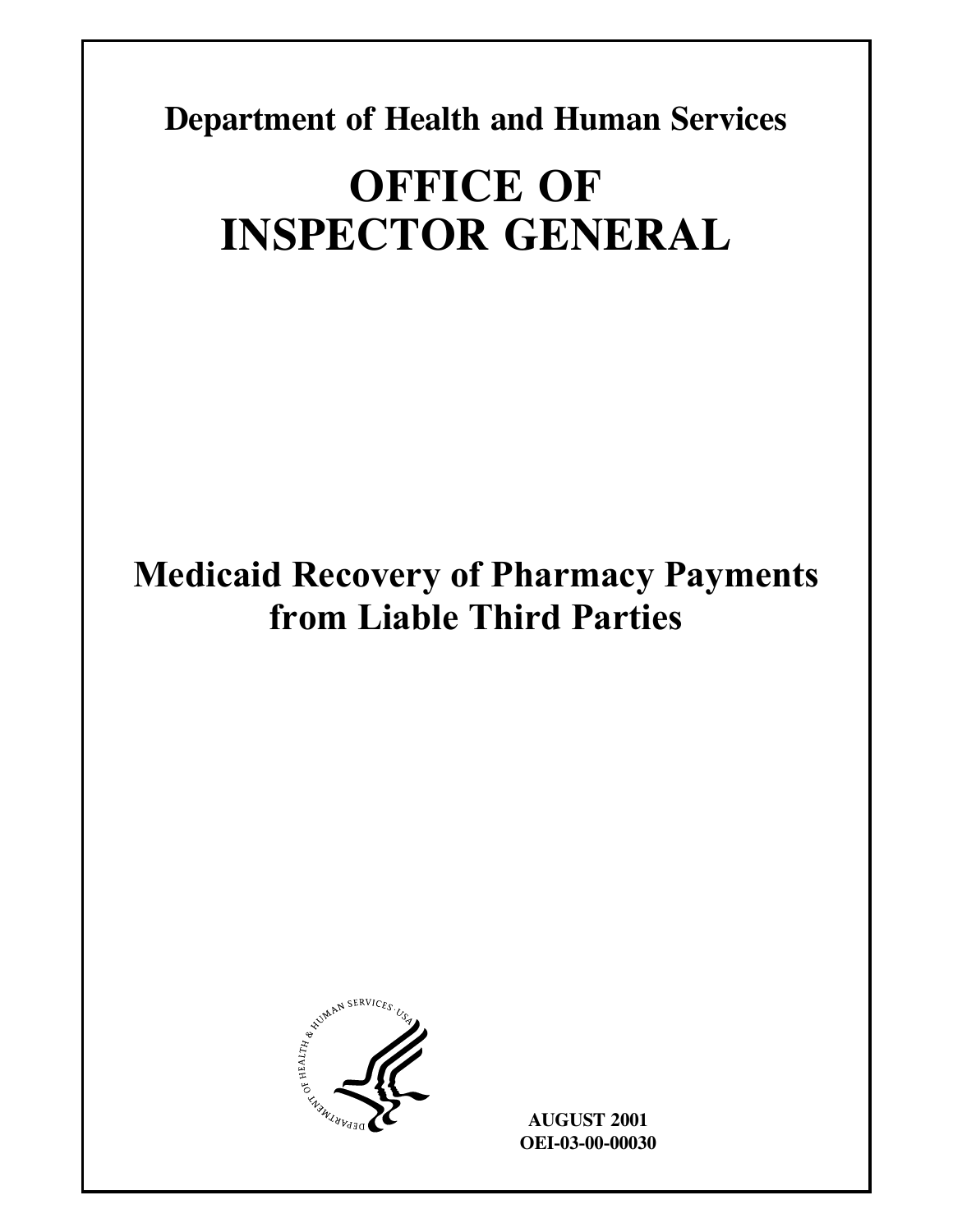### **OFFICE OF INSPECTOR GENERAL**

The mission of the Office of Inspector General (OIG), as mandated by Public Law 95-452, is to protect the integrity of the Department of Health and Human Services programs as well as the health and welfare of beneficiaries served by them. This statutory mission is carried out through a nationwide program of audits, investigations, inspections, sanctions, and fraud alerts. The Inspector General informs the Secretary of program and management problems and recommends legislative, regulatory, and operational approaches to correct them.

#### **Office of Evaluation and Inspections**

The Office of Evaluation and Inspections (OEI) is one of several components of the Office of Inspector General. It conducts short-term management and program evaluations (called inspections) that focus on issues of concern to the Department, the Congress, and the public. The inspection reports provide findings and recommendations on the efficiency, vulnerability, and effectiveness of departmental programs.

OEI's Philadelphia Regional Office prepared this report under the direction of Robert A. Vito, Regional Inspector General, and Linda M. Ragone, Deputy Regional Inspector General. Principal OEI staff included:

Isabelle Buonocore, *Project Leader* Linda Frisch, *Program Specialist* Nancy J. Molyneaux, *Program Analyst* Tanaz Dutia, *Program Analyst*

### **REGION HEADQUARTERS**

To obtain copies of this report, please call the Philadelphia Regional Office at (800) 531-9562. Reports are also available on the World Wide Web at our home page address:

http://www.dhhs.gov/oig/oei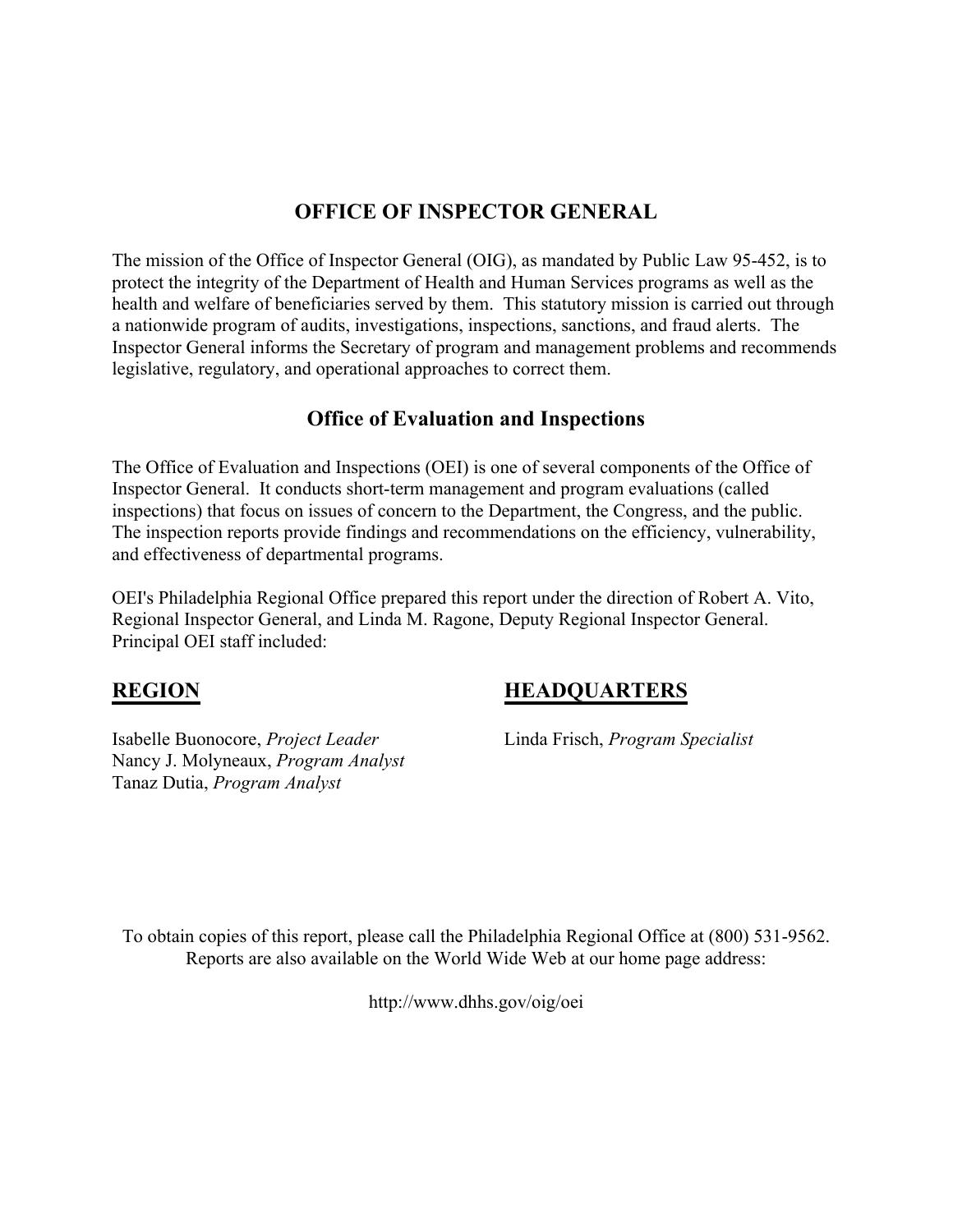## **EXECUTIVE SUMMARY**

#### **PURPOSE**

This report (1) quantifies the Medicaid dollars at risk of being lost when Medicaid pays pharmacy claims for beneficiaries who have other insurance, and (2) describes States' experiences with third-party payment of claims.

### **BACKGROUND**

Millions of Medicaid beneficiaries have other pharmacy coverage through private health plans, employers, non-custodial parents, State programs such as workers' compensation, or Federal programs such as Medicare. Because Medicaid is usually considered the payer of last resort, other insurance sources may be liable for claims providers send to Medicaid. In this report, other insurance sources are referred to as "third parties." Since many third parties contract with pharmacy benefit management companies to provide a host of services including pharmacy-claims processing, we also use the term third parties for these companies.

When claims have a liable third party, State Medicaid agencies either use a cost-avoidance system in which the claim is returned to the pharmacy to bill the third party, or they "pay and chase," i.e., pay the claim and try to recover the payment from the third party. States are mandated to pay and chase claims under certain circumstances, but in general, payment for claims with third-party liability must be avoided unless the State has a Federal cost-avoidance waiver. The Centers for Medicare and Medicaid Services (CMS) may grant a cost-avoidance waiver for pharmacy claims if the State demonstrates that paying and chasing is cost effective.

### **FINDINGS**

**Thirty-two States are at risk of losing over 80 percent (\$367 million) of the Medicaid pharmacy payments they tried to recover from third parties through the pay-and-chase approach** 

Thirty-two States identified \$440 million in potential recoveries, of which they recovered \$73 million (17 percent). The remaining 18 States reported they could not identify the amount they paid and chased.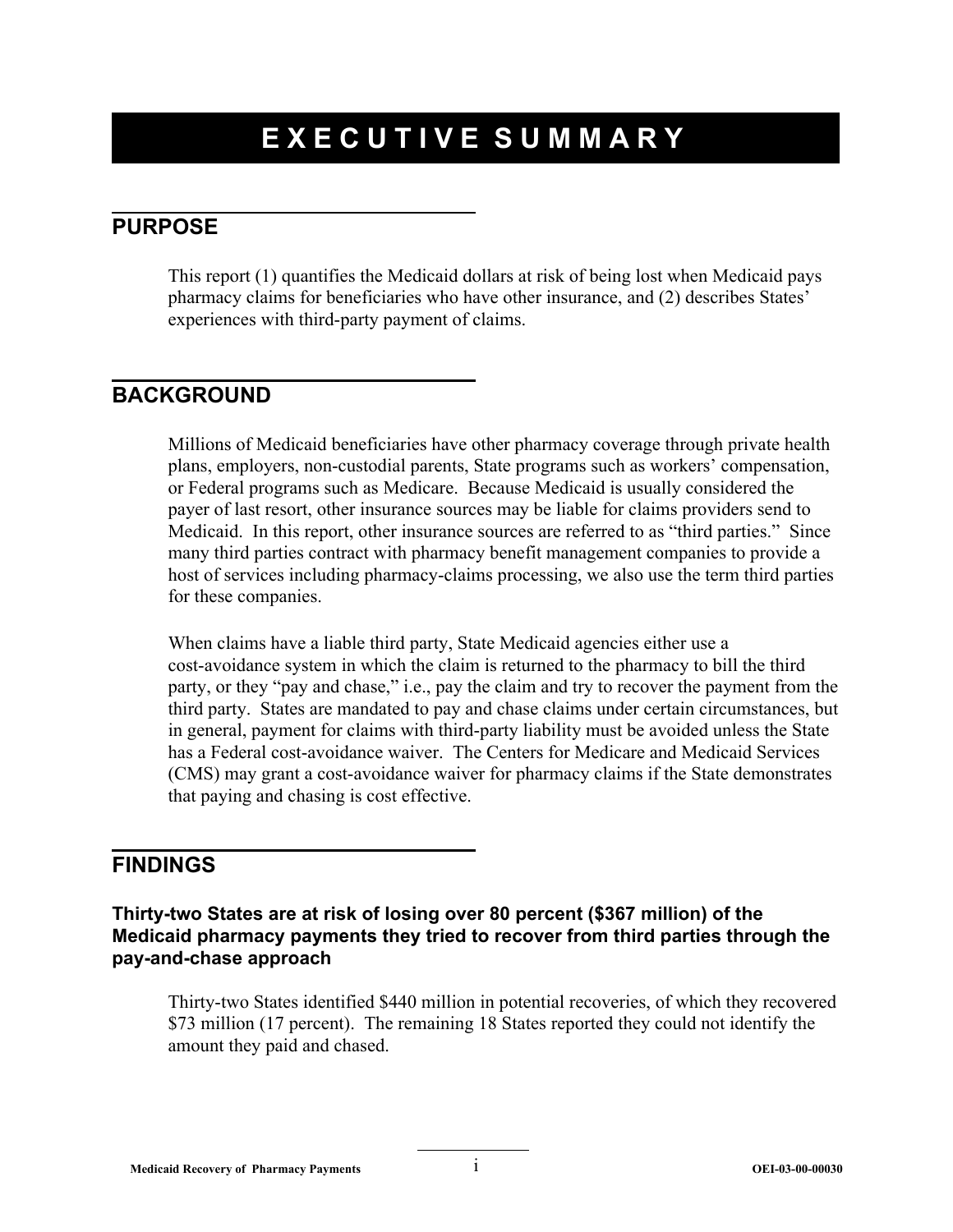#### **However, the cost-avoidance approach prevented \$185 million from being at risk in 17 States**

States that use cost avoidance say it is successful once a system is in place. States that do not use cost avoidance have concerns about it burdening pharmacies and beneficiaries.

#### **Almost three-quarters of States report third parties refuse to process or pay Medicaid pharmacy claims**

States said when they try to recover payments they are faced with the following problems: denials due to incompatible claim formats, unreasonable filing time limits, unprocessed claims with no explanation, vague denials, and the inability to identify the liable payer or claims processing entity.

#### **More States had problems with pharmacy benefit management companies than with all other types of third parties combined**

Thirty-two States experienced problems with pharmacy benefit management companies. In addition to having all the same problems with these companies as with other types of third parties, 14 States said pharmacy benefit management companies will not process Medicaid claims because their clients have not authorized them to do so.

#### **While States have difficulty recovering payments, methods such as sharing information with third parties, using effective billing practices, and taking legal action have been successful for some States**

**State recommendations for solving recovery problems include universal claim formats, eligibility data matches, and new rules for pharmacy benefit management companies and insurers** 

### **RECOMMENDATIONS**

#### **To reduce the dollars at risk of being lost, we offer the following recommendations for CMS:**

**Waivers.** Review States' cost-avoidance waivers for pharmacy claims to determine if they are meeting the cost-effectiveness criterion. Our findings indicate that, overall, pay and chase is not a cost-effective policy. The CMS should also review State policies to determine if some States are paying and chasing pharmacy claims without a waiver.

**Best Practices.** Continue working together with States to identify, develop, and disseminate the most successful methods in both avoiding and recovering Medicaid pharmacy payments that are the responsibility of liable third parties.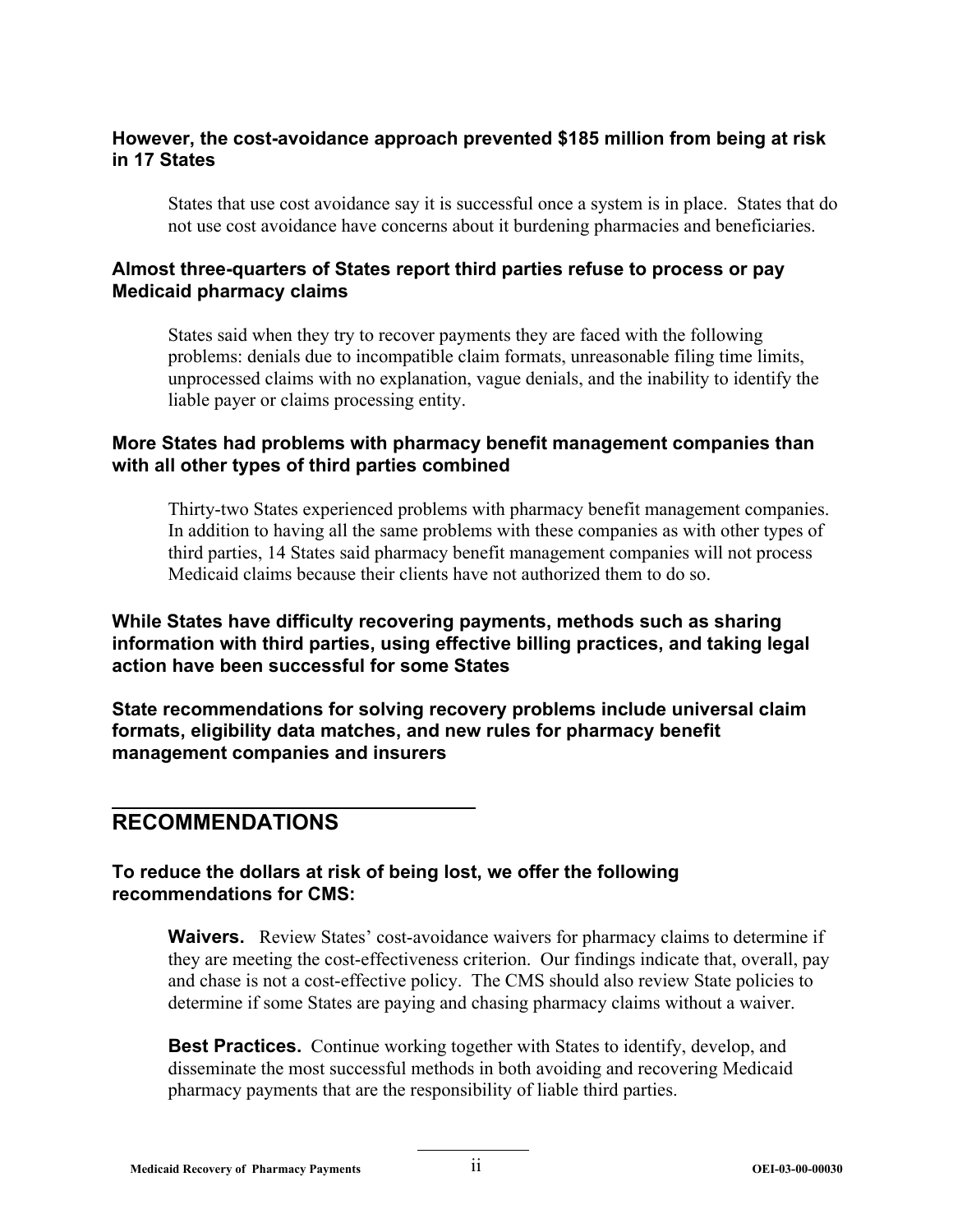**Tracking.** Require States to track the dollar amounts they pay and chase and the amounts they recover on pharmacy claims if they have cost-avoidance waivers. This information is necessary to determine whether a State's paying and chasing is cost effective. Furthermore, unless States know how much money third parties owe, they cannot use their collection resources to the best advantage.

**Claim format.** Clarify for States whether claim standardization requirements under the Health Insurance Portability and Accountability Act will be applied to pharmacy services in a third party environment. Since implementation of these requirements is at least 1.5 years away, CMS should continue to assist States in seeking immediate remedies to get their claims processed. The types of roles CMS might play in this regard could be fact finder, technical advisor, or coordinator.

**Education.** Develop strategies, on a national level, to educate third parties about Medicaid and third-party pharmacy issues. In addition, CMS should collaborate with the Department of Labor to develop education targeted specifically to self-insured health plans regulated under the Employee Retirement Income Security Act (ERISA).

**Legislation.** Determine whether legislation is needed to:

- C explicitly include pharmacy benefit management companies in the Medicaid program's definition of a third party,
- C require third parties to match their eligibility files with Medicaid's eligibility files, and
- C allow Medicaid up to 3 years to recover payments from liable third parties.

If legislation is determined to be needed, CMS should consider coordinating with the Department of Labor to discuss requiring similar items from ERISA-governed health plans.

### **AGENCY COMMENTS**

The CMS concurred with our recommendations and stated they are committed to resolving issues that stand in the way of full recovery of Federal and State dollars. They plan to re-examine States' cost avoidance waivers and will emphasize cost avoidance at the August 2001 National Third Party Liability Conference. In addition, they have worked with States and third parties to develop a claim format that Medicaid agencies can use for submitting electronic claims to third parties; they are helping to educate PBM's clients about Medicaid reimbursement issues; and they will review issues to determine if legislation is needed. While concurring with the premise of our recommendation to require tracking of dollar amounts paid and chased and dollar amounts recovered on pharmacy claims, CMS stated that tracking all pharmacy claims may not be the only method to substantiate cost-effectiveness of a waiver. We recognize that this data may not be the sole factor in determining the cost-effectiveness of a waiver. However, we still believe that upon receiving a waiver, a State should be required to track this information.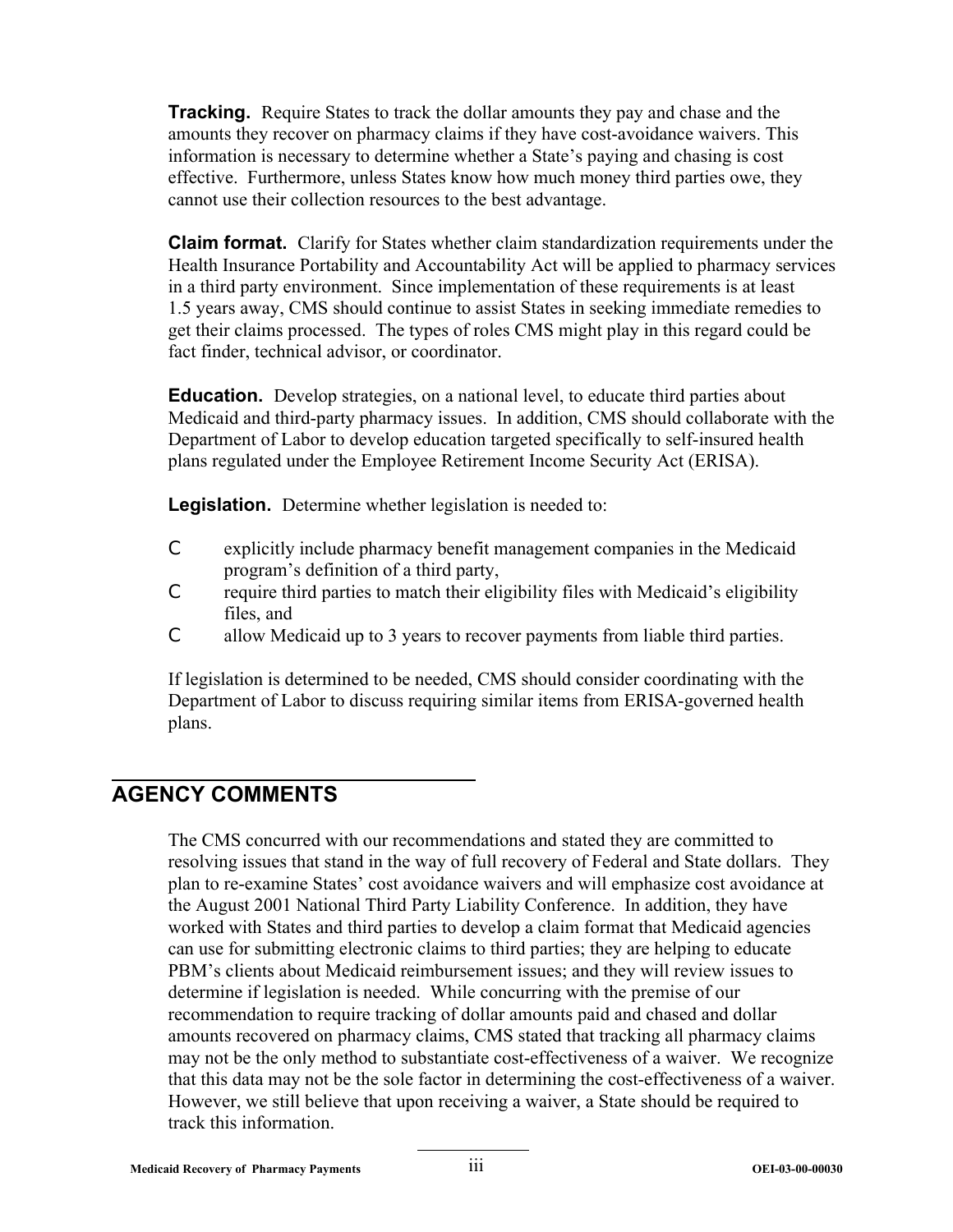## **TABLE OF CONTENTS**

#### **PAGE**

| <b>FINDINGS</b>   |
|-------------------|
|                   |
|                   |
|                   |
|                   |
|                   |
|                   |
|                   |
| <b>APPENDICES</b> |
|                   |
|                   |
|                   |
|                   |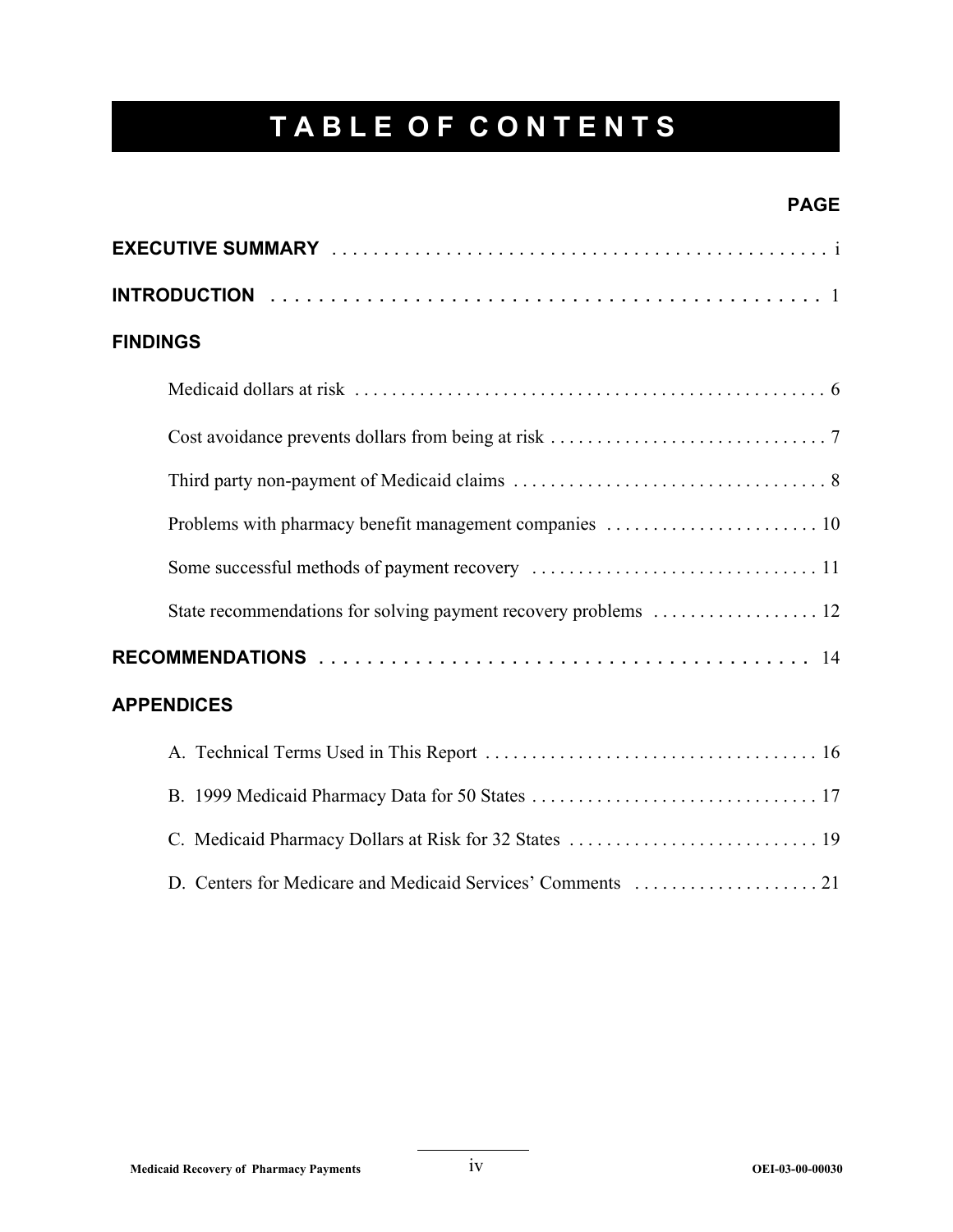## **INTRODUCTION**

#### **PURPOSE**

This report (1) quantifies the Medicaid dollars at risk of being lost when Medicaid pays pharmacy claims for beneficiaries who have other insurance, and (2) describes States' experiences with third-party payment of claims.

#### **BACKGROUND**

#### **Medicaid Expenditures for Pharmacy Claims**

Medicaid is a program, created under Title XIX of the Social Security Act, that pays for medical and health-related assistance for certain vulnerable and needy individuals and families. It is administered by States but financed with State and Federal funds. The Federal Government provides 50 to 83 percent of the funding depending on the State's per capita income.

The annual Federal-State Medicaid expenditure for pharmacy claims is in the billions of dollars. In 1997 it was \$11.9 billion, and in 1999 it was \$16.4 billion. In 1999, over 32 million beneficiaries were served under the pharmacy benefit.

#### **Medicaid Beneficiaries with Other Insurance**

Millions of Medicaid beneficiaries have other health insurance. Pharmacy coverage may be through private health insurance, employment-related health insurance, medical support from non-custodial parents, automobile insurance, State programs such as workers' compensation, or Federal programs such as Medicare. In accordance with Federal regulations, Medicaid beneficiaries "assign to the Medicaid agency their rights to medical support and to payment for medical care from any third party. [However,] the assignment of rights ... is effective only for services that are reimbursed by Medicaid (42CFR433.145)." In other words, if Medicaid paid for a service that is covered by another source of insurance, Medicaid has a legal right to payment from that source.

Most other insurance sources are considered primary payers in relation to Medicaid and may, therefore, be financially liable for claims. Medicaid is a payer of last resort with a few exceptions which are noted in the State Medicaid Manual, Section 3904.4A-B. Medicaid refers to other insurers as third parties and refers to claims for beneficiaries who have other insurance as third party claims. These and other technical terms are defined in Appendix A.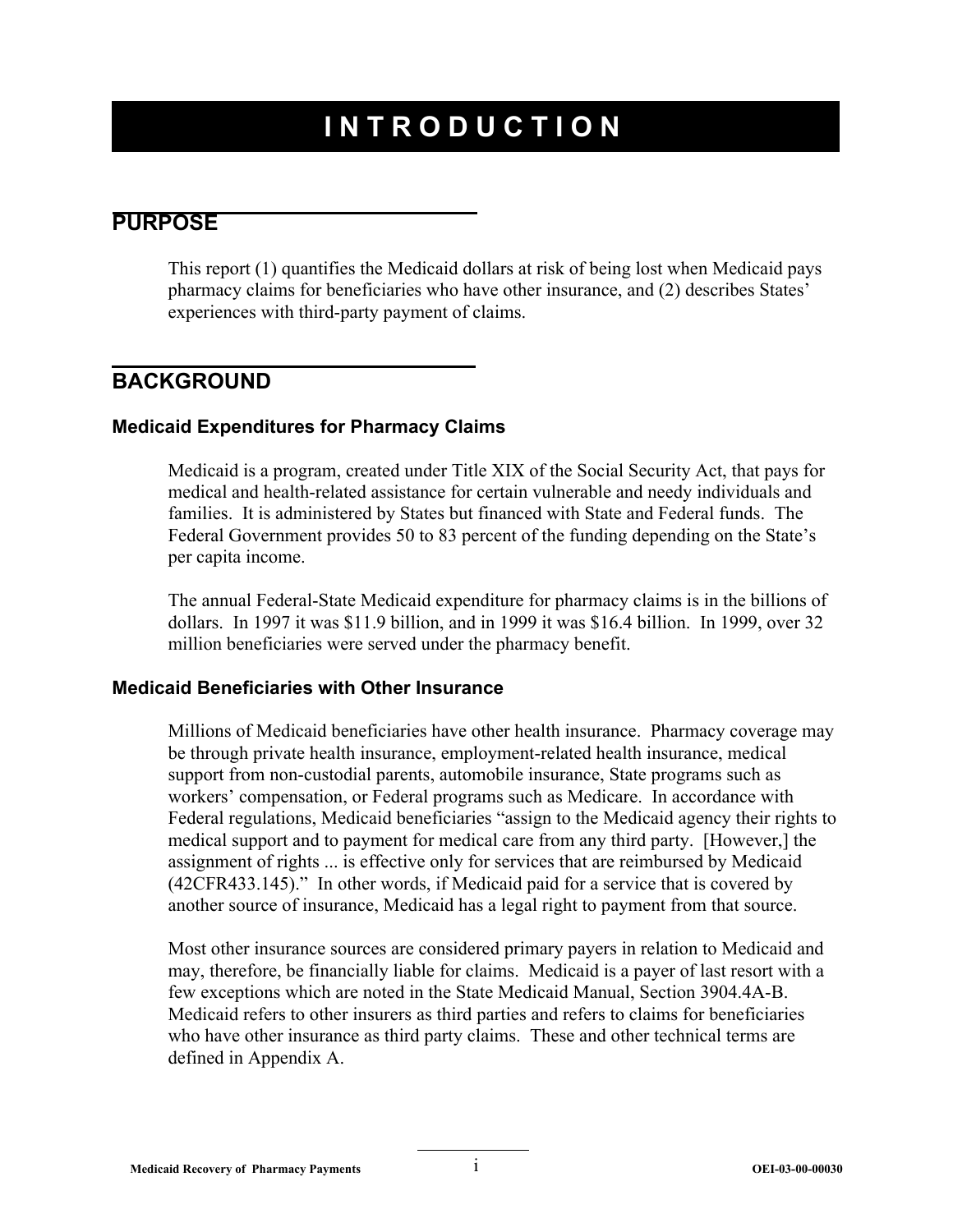#### **Cost Avoidance**

The term cost avoidance is used to describe Medicaid's avoidance of paying claims when beneficiaries have other insurance. Under cost avoidance, if a State Medicaid agency receives a claim, the agency must deny the claim and return it to the provider. The provider can then bill the third party for payment. Medicaid agencies also avoid paying claims by preventing them from being billed to them in the first place. Instead, the agencies alert pharmacies about the existence of the liable third party through their computer systems at the time of purchase.

In order for Medicaid agencies to use cost avoidance effectively, they must take reasonable measures to determine the legal liability of third parties. At a minimum, the agencies must collect insurance information from prospective Medicaid beneficiaries during the initial eligibility interview and the redetermination process. State Medicaid agencies must also conduct data exchanges with Social Security Administration wage and earnings files; and the files of State agencies that keep information on wages, child support, welfare, motor vehicle accidents, and workers' compensation. Any of these files might indicate the existence of other health insurance.

Medicaid agencies are required to notify the Centers for Medicare and Medicaid Services (CMS) of the total amount they avoided paying for all services for beneficiaries who have other insurance. This notification is part of the State's quarterly report of expenditures for their Medicaid program. The notification does not, however, distinguish the amount avoided for pharmacy services from the total amount avoided for all services.

#### **Waivers to Pay and Chase Pharmacy Claims**

The CMS grants cost-avoidance waivers for various services including pharmacy. Medicaid agencies with a cost-avoidance waiver for pharmacy services may reimburse pharmacies that serve beneficiaries who have other insurance. After paying the pharmacy, the agency seeks payment recovery from the third party. This process is known as pay and chase. Federal waivers from cost avoidance are granted if the State Medicaid agency can demonstrate that paying and chasing is cost effective.

There are circumstances under which Medicaid agencies pay and chase even when they do not have a waiver. Federal law requires States to pay and chase claims when (1) coverage is through a parent whose obligation to pay support is enforced by the State's child support enforcement agency, (2) the service is prenatal care for pregnant women, and (3) the service is preventive pediatric care. In addition, if a State learns of the existence of third-party insurance after the claim has been paid, the State will chase for payment recovery.

When States submit their quarterly report of Medicaid expenditures to CMS, they include the total amount they recovered from pay and chase activity. The States are not required to notify CMS of the total amount they attempted to recover. Nor are the States required to report the amounts recovered on pharmacy services alone.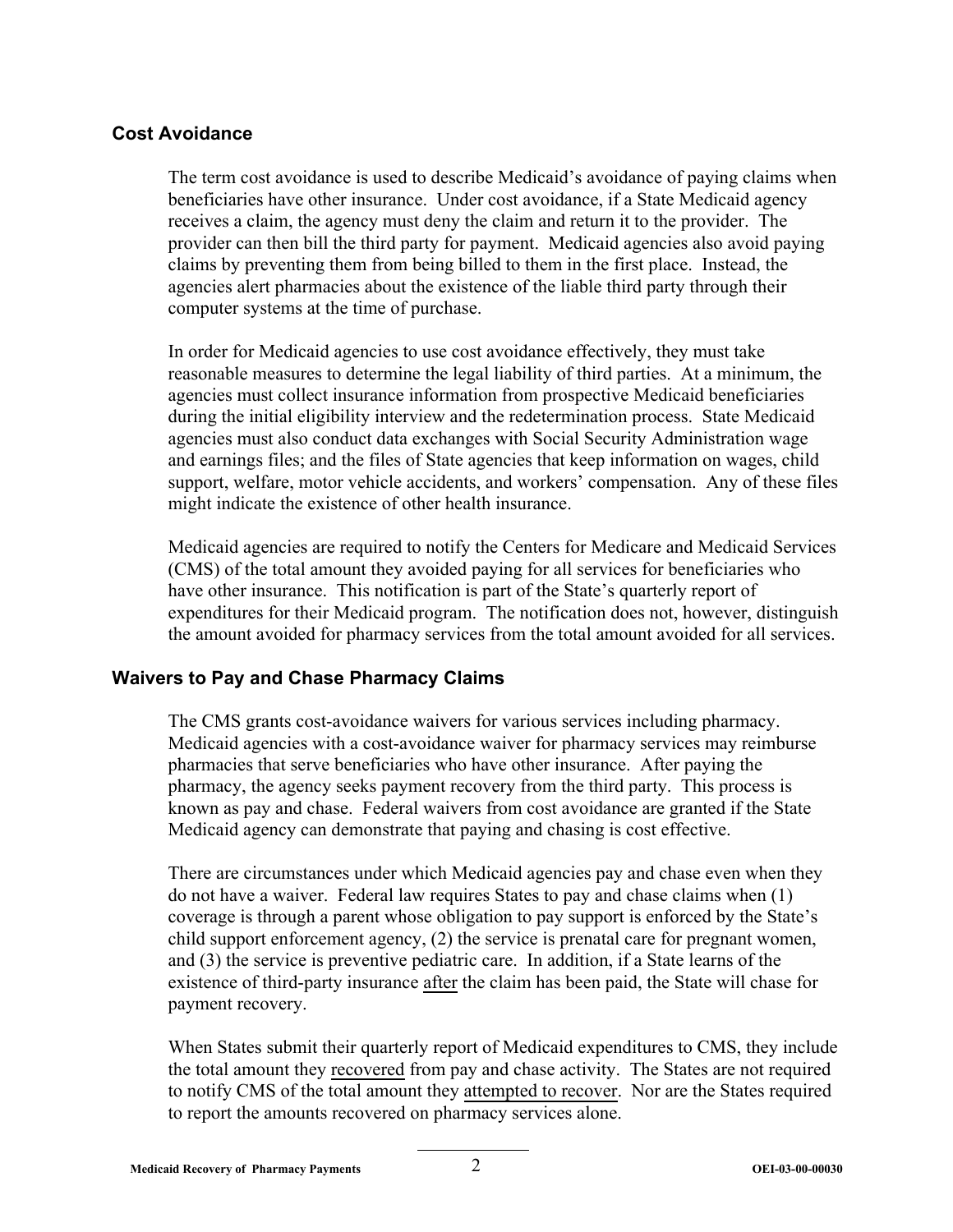#### **Pharmacy Benefit Management Companies**

Payers of insurance benefits either process claims in-house or contract the processing to another entity. In the case of pharmacy benefits, many payers have contracts with pharmacy benefit management companies (PBMs). These companies provide numerous client-tailored services for health plans. The PBMs may be responsible for the entire management of the health plan's pharmacy benefit, or they may provide one or more of the following services: process pharmacy claims, provide mail-order prescription services, maintain pharmacy networks, conduct drug utilization reviews, and develop drug formularies. Organizations that contract with these companies include, but are not limited to, insurers, employers, and managed care organizations.

It has been estimated that PBMs handle 70 percent of all prescription orders dispensed for ambulatory care, and that 10 PBMs account for the bulk of covered individuals. What this means for Medicaid is that many payments made on pharmacy claims have to be recovered from PBMs. For the purposes of this report we include PBMs in the term third party.

#### **Problems Recovering Pharmacy Payments from Third Parties**

In 1996, the Pharmacy Claims Reimbursement Team, made up of CMS and State Medicaid agency representatives, collaborated on a study called "Medicaid Encounters Barriers to Recovering Payment for Pharmacy Claims from Third Parties." The study found that "58 percent of the States recover less than 40 percent of the money they pursue..." and that a small number of PBMs and TRICARE (health plan for military personnel) stood out as creating the greatest obstacles for payment recovery. One PBM in particular was far and above the most uncooperative entity among third parties. The PBMs were not processing Medicaid claims and were not willing to identify the insurers and employers with whom they contract.

#### **Efforts to Overcome Payment-Recovery Barriers**

The Pharmacy Claims Reimbursement Team has been steadily gathering facts and working toward overcoming payment-recovery barriers. One effort of the team has been to identify third parties that contract with the PBM named in their 1996 study as the most uncooperative. Another major step was building a partnership between CMS and States so that information could be shared. A network of State pharmacy representatives was developed and information can now be disseminated to all States.

The team has also been laboring to understand claim formatting problems which prevent the recovery of some pharmacy payments. To this end they have worked with a major PBM, the National Council for Prescription Drug Programs, and with Medicaid claims-processing contractors to find solutions. They are currently trying to help all States move to a commonly-used electronic format for their pharmacy claims.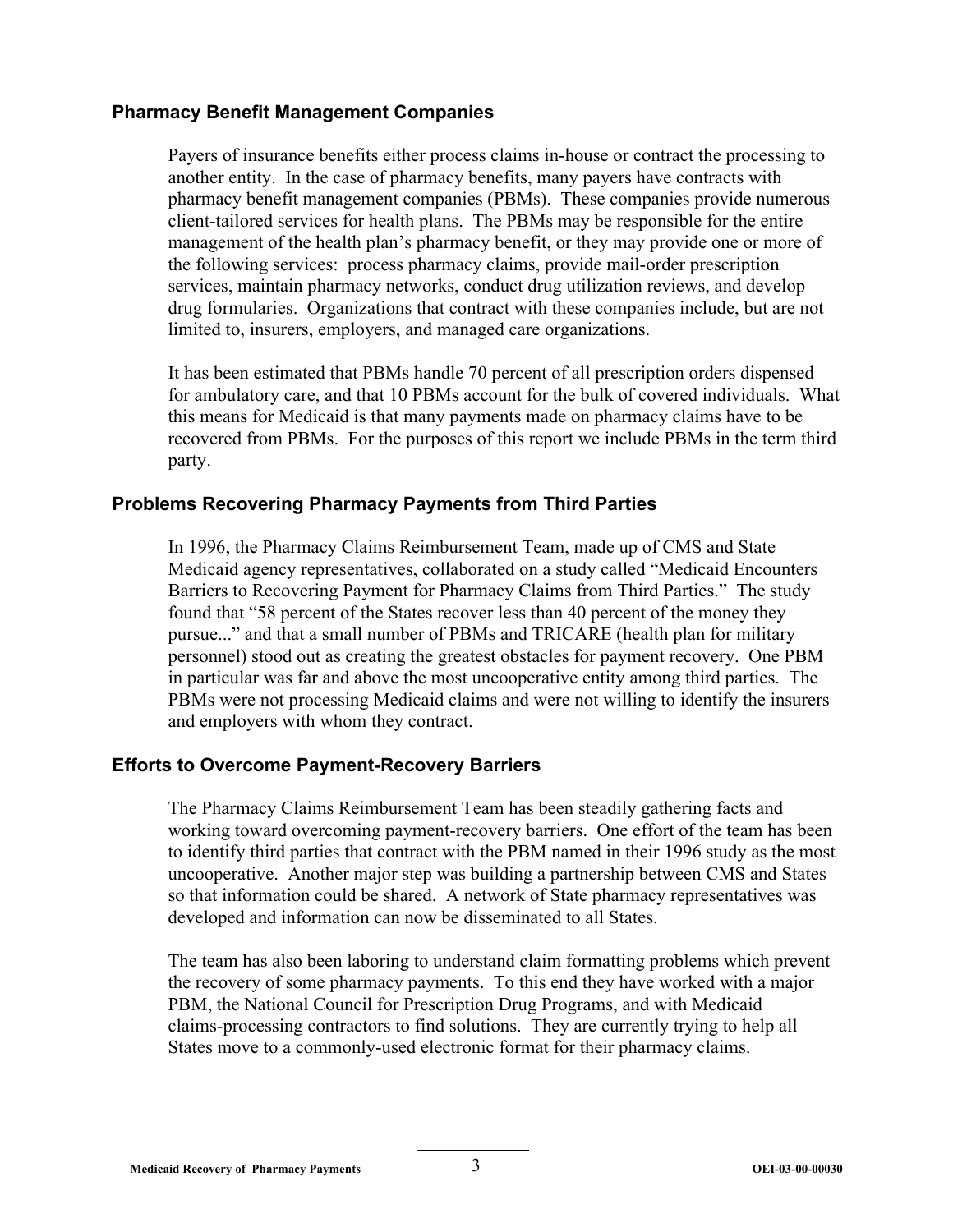#### **Request for Assistance**

Our inspection was requested by CMS staff. We were asked for assistance in resolving problems identified in the Pharmacy Claims Reimbursement Team's 1996 study. A particular concern was that PBMs would not disclose information about third parties that might be liable for Medicaid claims.

#### **METHODOLOGY**

We collected information from CMS, Medicaid agencies, insurers, and employers from December 1999 through March 2001.

#### **CMS Data**

We gathered information from CMS's Central Office concerning the Pharmacy Claims Reimbursement Team's 1996 study, and we received periodic updates regarding the team's continuing work.

#### **State Medicaid Agency Data**

We gathered information from representatives of Medicaid agencies in 49 States and the District of Columbia. These representatives had expertise in pharmacy, third-party liability, and operational issues. Data was not collected from the State of Tennessee because their representative informed us their entire Medicaid population is in managed care. In Tennessee, the State's managed care contractors are responsible for determining third-party liability and for recovering payments. For the sake of brevity, we use the word "State" as a synonym for "State Medicaid agency" and "State Medicaid agency representative" throughout the findings section of this report. We refer to the District of Columbia as a State for the same reason.

We collected a variety of data regarding outpatient pharmacy claims. The data we requested included total expenditures for pharmacy benefits; and total number of beneficiaries with third-party insurance, and the percentage of these beneficiaries with pharmacy coverage. The data on pharmacy claims with third-party liability included total dollars avoided; total dollars paid and chased; and total dollars recovered from pay and chase activity. We also requested information about agencies' policies and procedures, and their experiences with third parties.

While we collected data for calendar years 1998, 1999, and first quarter of 2000, the findings in this report are based on 1999 data. Some States did not have figures available for some of the items and time periods we asked about. Because 1999 was the most recent full year prior to our study, and because States had more data for 1999 than for 1998 or 2000, our findings are for 1999 unless we specify otherwise.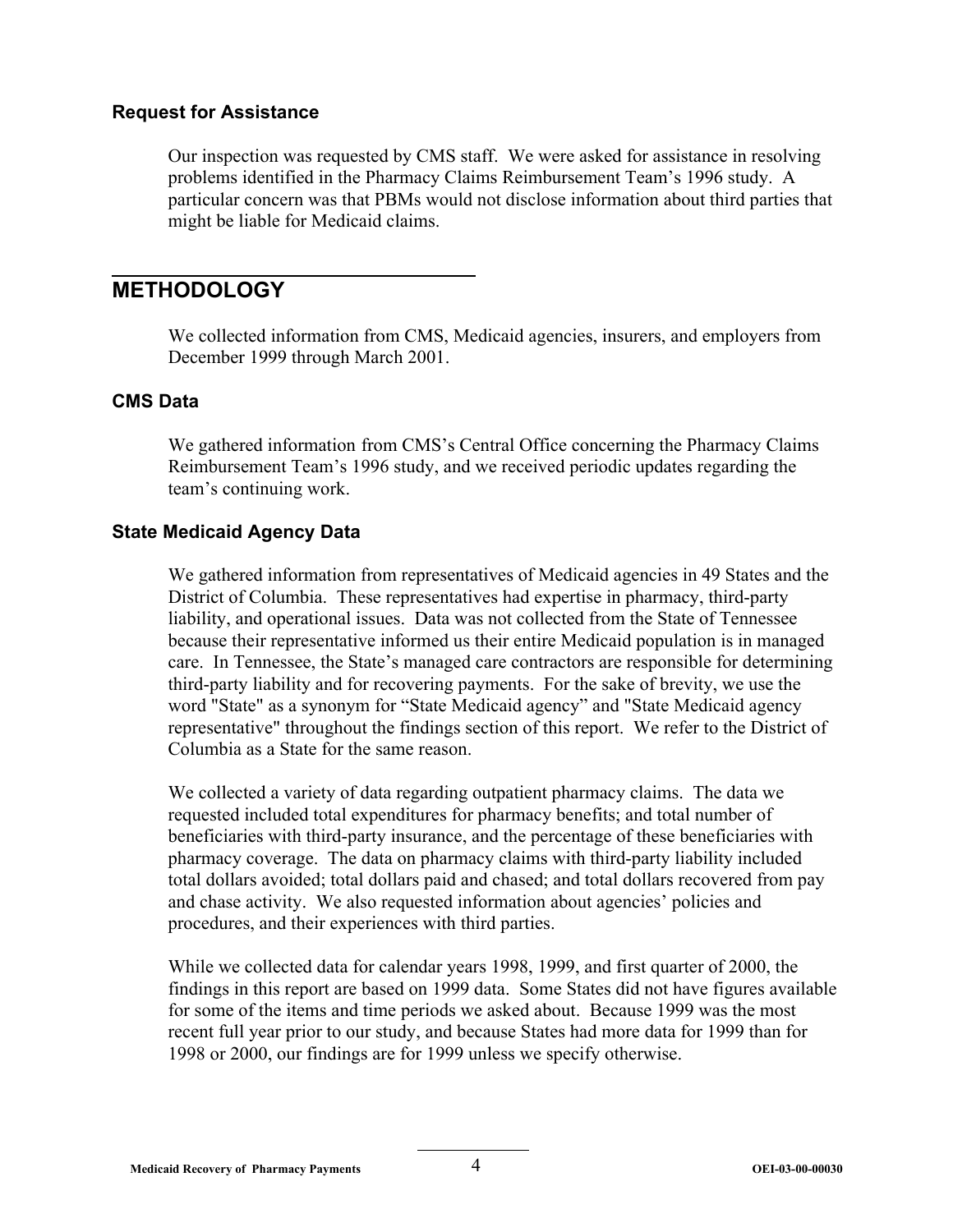The financial data States provided had caveats. First, pharmacy payment amounts were not always limited to outpatient prescription drugs, or for the calendar year, as we requested. Some States provided data that included inpatient drugs, syringes, diabetes test strips, over-the-counter drugs, or small amounts of other health services. Some States provided fiscal year instead of calendar year data, and some provided estimated instead of actual figures. Finally, States said that the claims they paid and chased could have included claims that were not the liability of third parties if a Medicaid beneficiary's coverage changed, or if the third party's health plan did not cover a particular service. See Appendix B for the 1999 pharmacy data provided by each State.

#### **Insurer and Employer Data**

We requested information from a purposive sample of 170 insurers and 114 employers about their policies and practices regarding reimbursement of Medicaid pharmacy claims. The insurers included 149 members of the Health Insurance Association of America who were listed on the Internet and 21 insurers identified by CMS. The 114 employers were identified by CMS and States.

We received information, anonymously, from 41 insurers and 47 employers who provided pharmacy benefits. Forty-four of the 47 employers were partially or fully selfinsured (i.e., employers who bear some of the risk for their employees' health claims). In this report, we use the term self-insured plans to describe private employer health plans which are regulated by the U.S. Department of Labor under the Employee Retirement Income Security Act.

This study was conducted in accordance with the *Quality Standards for Inspections*  issued by the President's Council on Integrity and Efficiency.

 $\frac{1}{2}$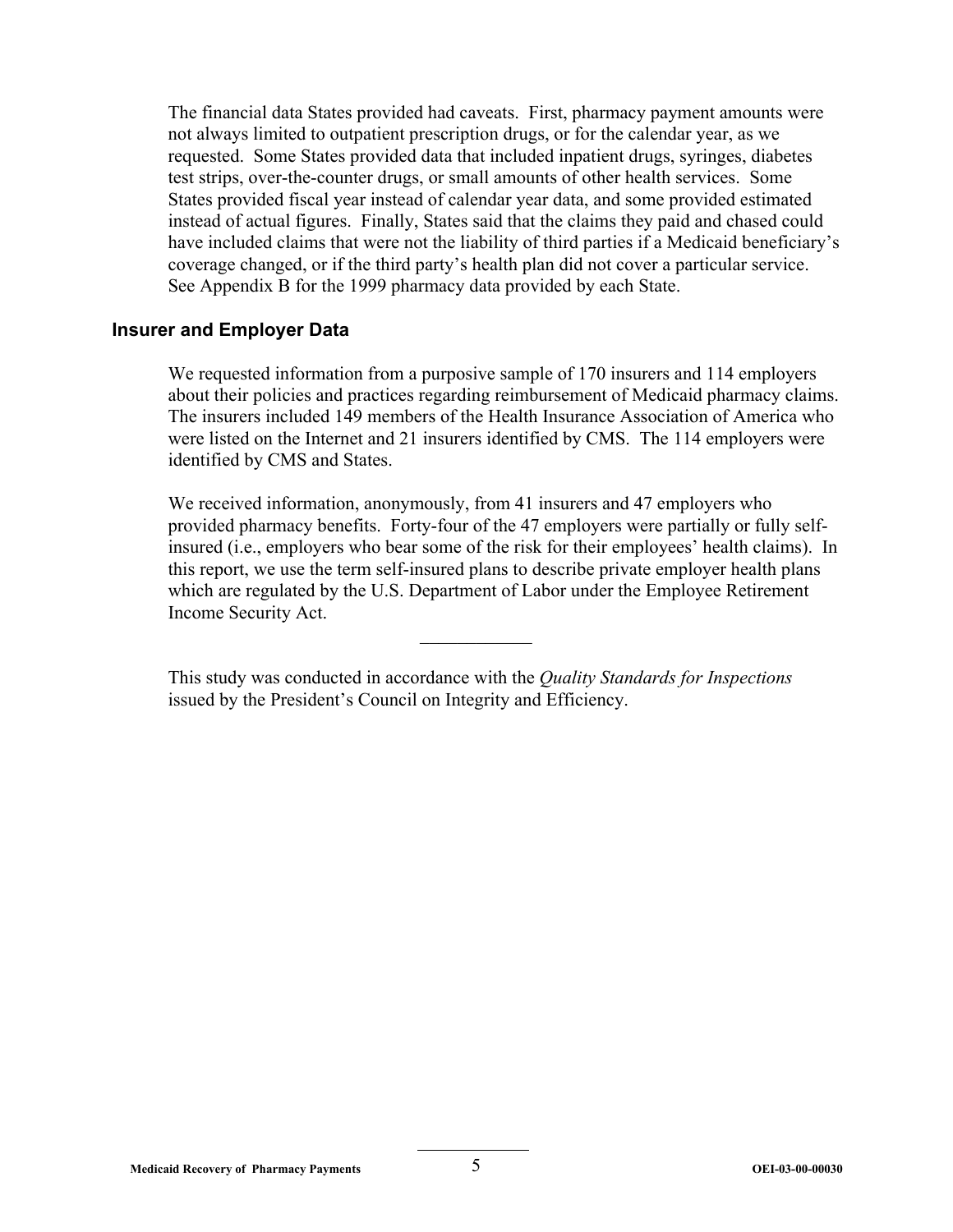## **FINDINGS**

### **Thirty-two States are at risk of losing over 80 percent (\$367 million) of the Medicaid pharmacy payments they tried to recover from third parties through the pay-and-chase approach**

Thirty-two States were able to provide data quantifying the dollars at risk. These 32 States identified \$440 million in potential recoveries from third parties in 1999, of which they recovered \$73 million (17 percent). The total pharmacy expenditures for these 32 States was over \$12 billion.

The 32 individual States paid and chased amounts ranging from \$1,000 to \$70 million. See Appendix C for dollars at risk in each of these 32 States. While the percentage of dollars at risk for these States ranged from 0 to 99 percent, only 5 States recovered more than half of the outstanding amounts.

The other 18 States reported that they could not identify the amount they paid and chased for pharmacy claims. Thirteen of the 18 States could not identify the amount they recovered for pharmacy claims. The most common reason why the States could not provide financial data was that their systems do not isolate pharmacy claims from claims for other services. The total pharmacy expenditures for these 18 States was \$4.2 billion in 1999.

#### **Regardless of whether a State used mainly cost avoidance or pay and chase, the overall recovery rate for pay and chase was low**

In 1999, 35 States used the pay-and-chase method for the majority of their pharmacy claims, and 15 States used the cost-avoidance method for the majority of their pharmacy claims. However, of the 32 States that were able to quantify dollars at risk, 24 used pay and chase and 8 used cost avoidance. As shown in Table 1 on the next page, regardless of which of these two methods States used for the majority of their claims, when they paid and chased, the overall recoveries from third parties were less than 20 percent. Whether a State pays and chases a large or small amount of claims, the results are the same—a significant percentage of dollars are at risk of not being recovered from third parties.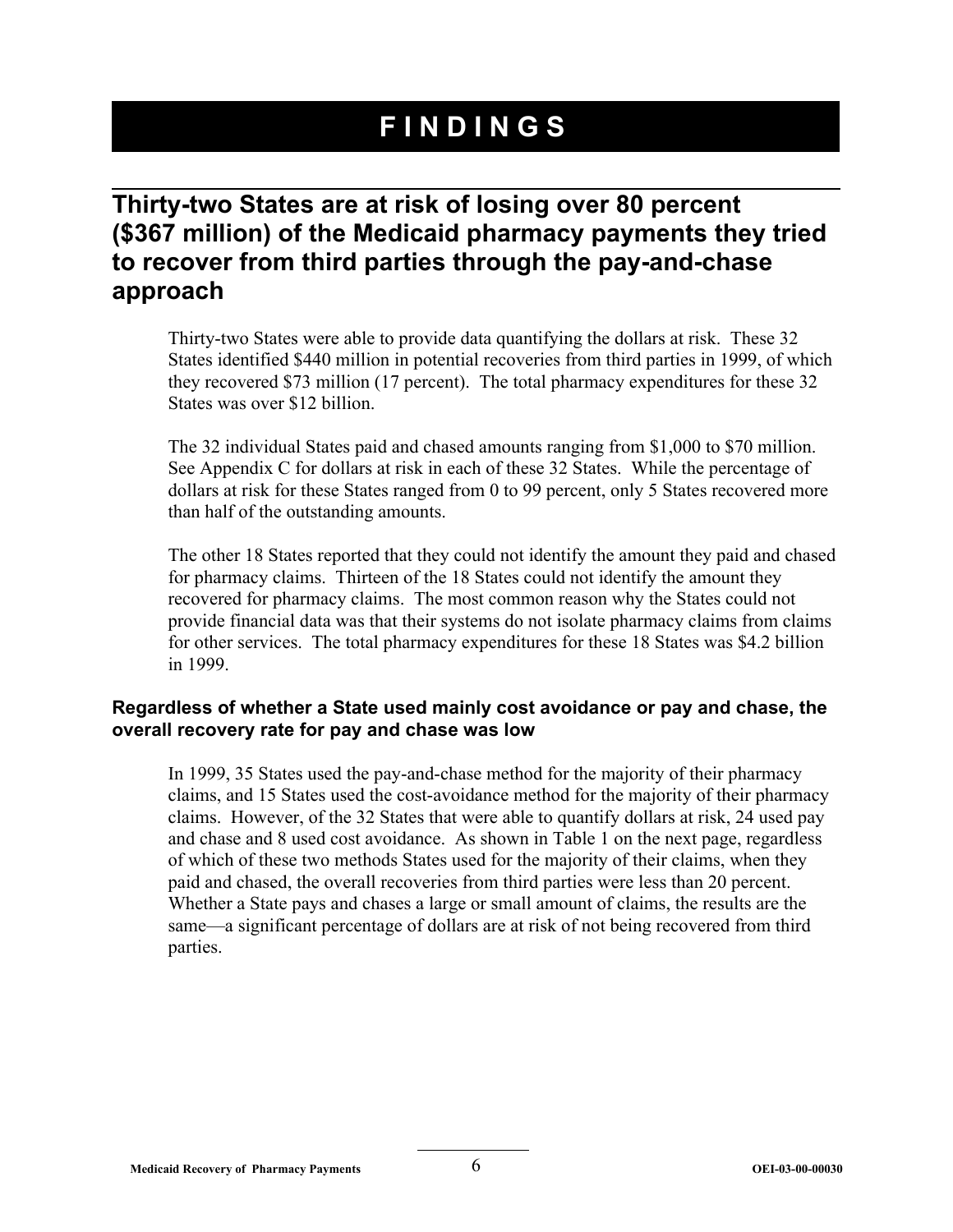| <b>State's Method for</b><br>Processing the<br><b>Majority of</b><br><b>Pharmacy Claims</b> | Number of<br><b>States that</b><br><b>Provided</b><br>Data | <b>Amount Paid</b><br>and Chased | Amount<br><b>Recovered</b> | Percentage<br>of Dollars<br><b>At Risk</b> |
|---------------------------------------------------------------------------------------------|------------------------------------------------------------|----------------------------------|----------------------------|--------------------------------------------|
| Pay and Chase                                                                               | 24                                                         | \$404,286,020.39                 | \$67,840,490.81            | 83%                                        |
| Cost Avoidance                                                                              | $8*$                                                       | \$35,870,979.91                  | \$5,333,374.97             | 85%                                        |
| Totals                                                                                      | 32                                                         | \$440,157,000.30                 | \$73,173,865.78            | 83%                                        |

#### **Table 1. PERCENTAGE OF DOLLARS AT RISK BY MAIN CLAIMS PROCESSING METHOD - 1999**

\* One of these States only cost avoided claims that were over \$50 **Source: State Medicaid agency data provided to OIG** 

#### **Three States paid and chased the majority of pharmacy claims without a waiver**

Three States paid and chased the majority of their claims without a cost-avoidance waiver. Two of the three States provided data on both the amounts they paid and chased and recovered. One of these States paid and chased \$21 million and recovered \$2.2 million (11 percent). The other State paid and chased \$800,000 and recovered \$60,000 (7 percent). The State which could not provide pay and chase and recovery amounts had the second highest total pharmacy expenditures among States (\$1.8 billion).

### **However, the cost-avoidance approach prevented \$185 million from being at risk in 17 States**

Seventeen States were able to provide financial cost-avoidance data for pharmacy claims. These States avoided paying \$185 million in 1999. The data comes from both the States that avoid payment and those that pay and chase the majority of their third party claims. However, only 9 of 15 States that avoided the majority of their claims could provide us with data. These nine States reported avoiding \$80 million.

The premise of cost avoidance is that it prevents the payment of claims that are the liability of third parties. Many of the claim dollars that are avoided cannot be tracked by States because the responsible third party has been billed first instead of Medicaid. Therefore, the total actual amount avoided is greater than the amount States are able to track.

#### **States that use cost avoidance say it is successful once a system is in place**

States that use cost avoidance believe that doing so is not difficult once a system is in place. But they said two things are key to making cost avoidance successful: (1) working with pharmacies or pharmacy associations prior to implementing the cost-avoidance system, and (2) maintaining accurate information on beneficiaries' third-party coverage. They also said States should implement a system override that allows pharmacies to bill Medicaid when there is a discrepancy in a beneficiary's coverage. Six States cited cost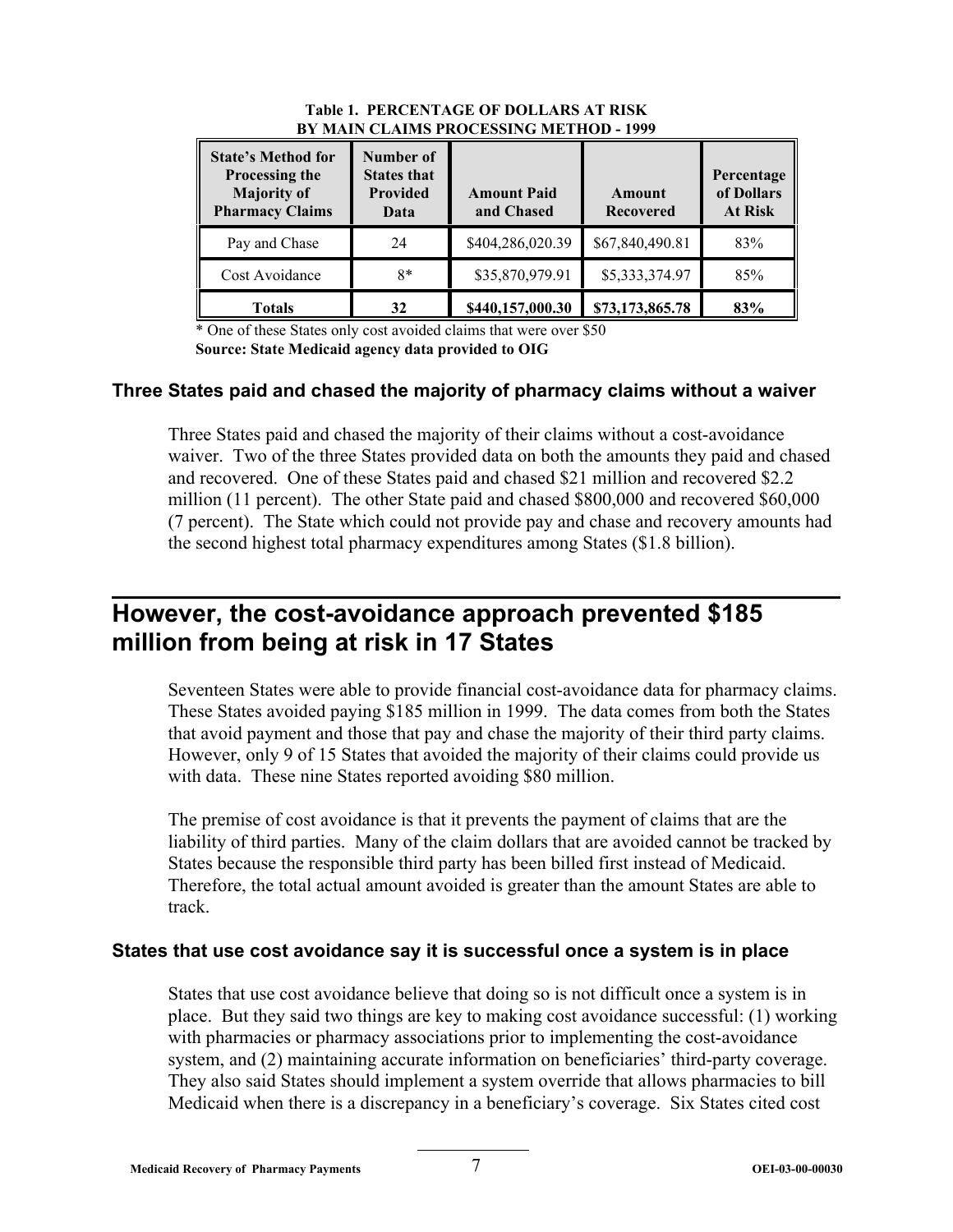avoidance as the most successful way to circumvent problems associated with paying and chasing. One State called it a "silver bullet."

#### **States that do not use cost avoidance have concerns about it burdening pharmacies and beneficiaries**

Nineteen States that pay and chase a majority or all of their pharmacy claims believe cost avoidance places a financial burden on pharmacies. For example, States reported that some pharmacies have billing systems which prohibit them from billing two payers at the same time (i.e., billing the third party for the claim and Medicaid for the copayment). States also said (1) some third parties pay the policyholder and not the pharmacy; and (2) if coverage information is not accurate the claim could be denied by both Medicaid and the third party, which leaves the pharmacy without reimbursement.

Eight States that pay and chase all of their pharmacy claims also said cost avoidance can negatively impact beneficiary access. They are concerned that pharmacies that are unable to bill two payers at the same time may refuse to serve Medicaid beneficiaries who have third-party insurance. Other State concerns are for beneficiaries in nursing homes who cannot use the third party's network pharmacy as required by the health plan, and for beneficiaries who cannot afford the copayment required by mail order programs that many health plans use.

Despite these concerns, when we collected our data 12 States reported they were switching to cost avoidance, or were considering switching in the future because of all the problems associated with paying and chasing.

## **Almost three-quarters of States report that third parties refuse to process or pay Medicaid claims**

Thirty-six States said that when they try to recover payments, they are faced with the following problems: denials due to incompatible claim formats, unreasonable filing time limits, unprocessed claims with no explanation, vague claim denials, and the inability to identify the liable payer or claims processing entity.

#### **Incompatible claim formats often lead to the denial of Medicaid claims**

Twenty-nine States indicated that the lack of universal formatting and data elements on pharmacy claims leads to the denial of Medicaid claims. States said they usually do not have various pieces of information that are required by some third parties. For example, they may not have diagnosis codes, patient's signature, patient's relationship to the policyholder, or physician's Drug Enforcement Agency number. Third parties have different requirements which makes it even harder for States to submit "correctly" formatted claims. Data that we collected from insurers and employers indicates that Medicaid claims do not include all the information required by third parties.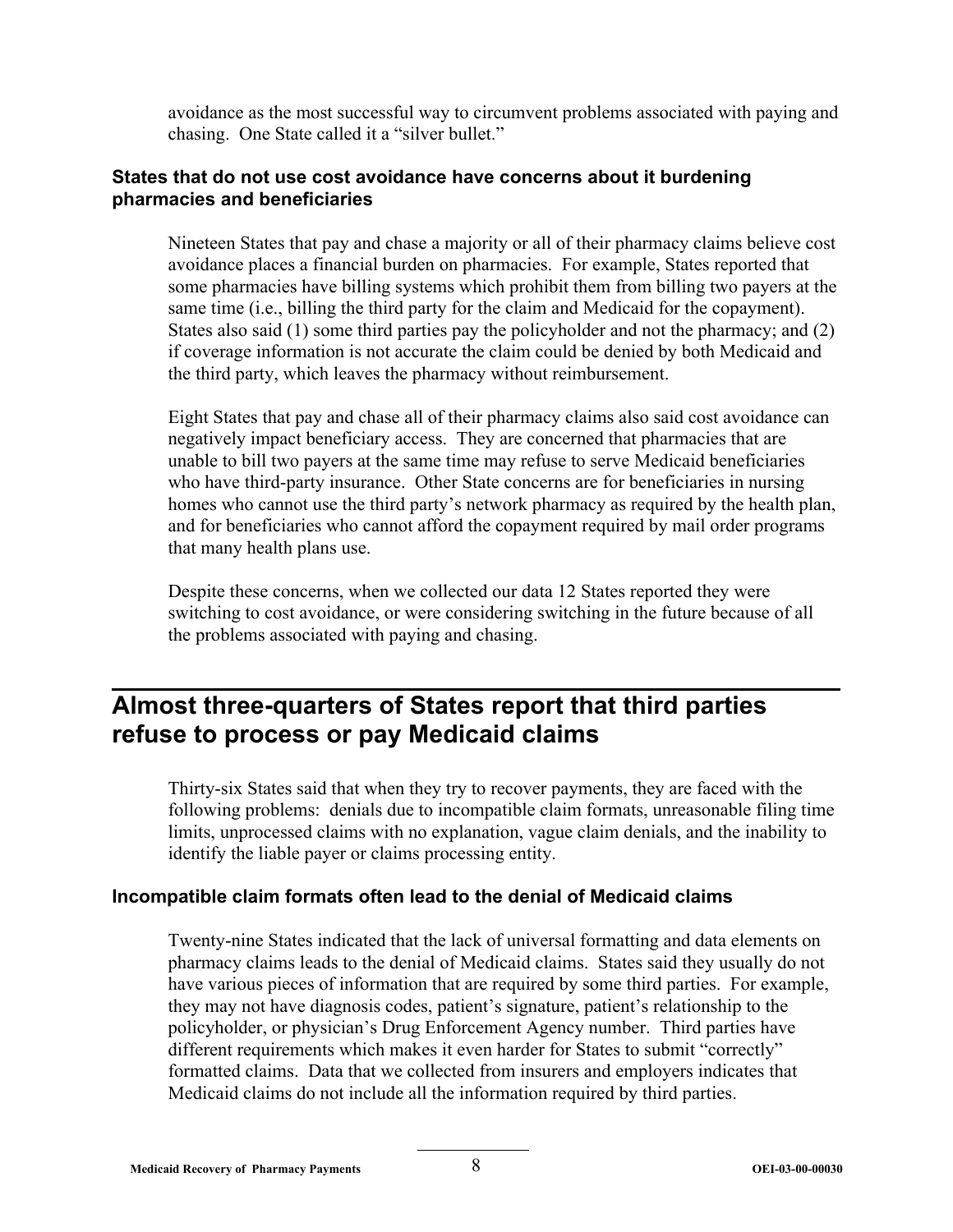States reported that when their claims are denied for missing data they add the missing data if they have it and resubmit the claim. However, the constant reworking and resubmission of claims puts an added administrative and financial burden on States. We were told one PBM does not point out all the data elements missing from a claim the first time they deny it. After each resubmission the PBM may point out another missing data element from the same claim. States said this same PBM will also deny claims if the data elements are in the wrong sequence. Another State said PBMs were reimbursing their claims at a lower rate as a penalty for being in the wrong format.

#### **Unreasonable filing time limits make it difficult for States to recover payments**

Sixteen States said unreasonable filing time limits are a problem because if they submit claims past the third party's filing time limit the claims are automatically denied. States reported that common time limits are 30 to 90 days and the shortest was 7 days. States said they have a hard time meeting time limits when they pay and chase because their pharmacies may have 1 year or longer to submit claims. Therefore, by the time the State receives the pharmacy's claim, pays it, and tries to recover payment from the third party, the third party's filing time limit may have passed.

#### **Unprocessed claims and vague denials keep Medicaid from recovering payments**

Twelve States said their claims were not processed or were returned with vague denial codes from third parties. Some States reported getting back claims with no explanation as to why they were not processed. Other unprocessed claims are never returned and there is also no explanation. States also said that some third parties will only process claims that are submitted by a provider or a policyholder. While some States speculate that third parties may not understand Medicaid's pay and chase activity, or that Medicaid is the payer of last resort, 93 percent of the employers and insurers that provided us with data said they know that Medicaid is the payer of last resort.

States reported that when a claim denial code is vague or represents several possible reasons for the denial, the State cannot determine what information needs to be corrected in order to resubmit the claims. This has the effect of terminating the State's attempt to recover payments. One of these States reported receiving a batch of 21,000 claims from a PBM with such a denial code.

#### **Inability to identify liable payers and claims processing entities makes recovery of payments almost impossible**

Twelve States said that if liable payers and their claims processors are not identified correctly, States risk sending claims to the wrong entity and not recovering payments. Despite efforts to identify beneficiaries' other insurance, States said that information in their third-party files can be incomplete or erroneous. This is because the State may not receive complete and accurate information about the beneficiary's other coverage; the State may not be notified of coverage changes; or the beneficiary may have more than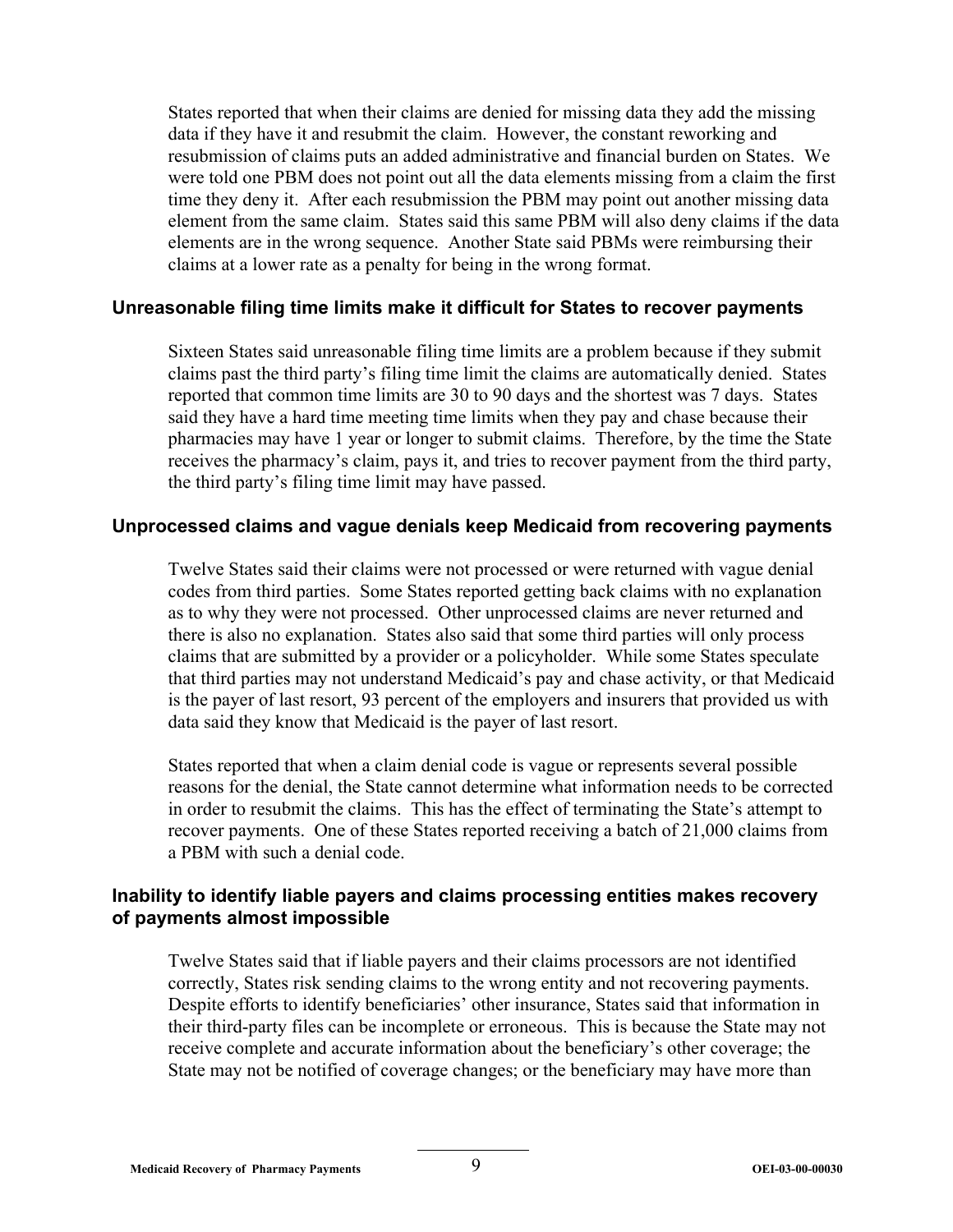one other insurer and the State may not know which one is primary and which is secondary.

States also have difficulty identifying the liable payer's claims processing entity. This is often due to insurers changing claims processors without notifying the State. In addition, States are sometimes given the name of an entity without the address. This is a problem because some entities have similar names and some have multiple billing addresses. Identifying the correct claims processor can be a problem for payers as well. One employer reported having multiple medical plan carriers. This employer said Medicaid claims do not identify the carrier and therefore the employer does not know which carrier is responsible for the claims.

### **More States had problems with pharmacy benefit management companies than with all other types of third parties combined**

Thirty-two States experienced problems with pharmacy benefit management companies. As shown in Table 2 below, more States had problems with these companies than with all other types of third parties combined. In addition to having all the same problems with PBMs that they have with other third parties, 14 States said some PBMs will not process Medicaid claims because the PBMs' clients have not authorized them to do so. Furthermore, States reported that these companies have not been willing to identify the names and addresses of the liable payers. This is a serious problem for Medicaid given the volume of pharmacy claims processed by pharmacy benefit management companies. When PBMs do not process Medicaid claims and will not identify the liable payer, States cannot recover their payments.

| <b>Type of Third Party</b> | <b>Number of States that Experienced Problems</b> |
|----------------------------|---------------------------------------------------|
| PBM                        | 32                                                |
| Insurer/Carrier            | 13                                                |
| TRICARE Standard*          | b                                                 |
| Self-insured plan          |                                                   |
| Point-of-sale plan         |                                                   |
| Medicare                   |                                                   |

**Table 2. COMPARISON OF "PROBLEM" THIRD PARTIES** 

\*The fee-for-service health care program for active duty and retired members of the uniformed services, their families, and survivors (formerly called CHAMPUS). **Source: State Medicaid agency data provided to OIG**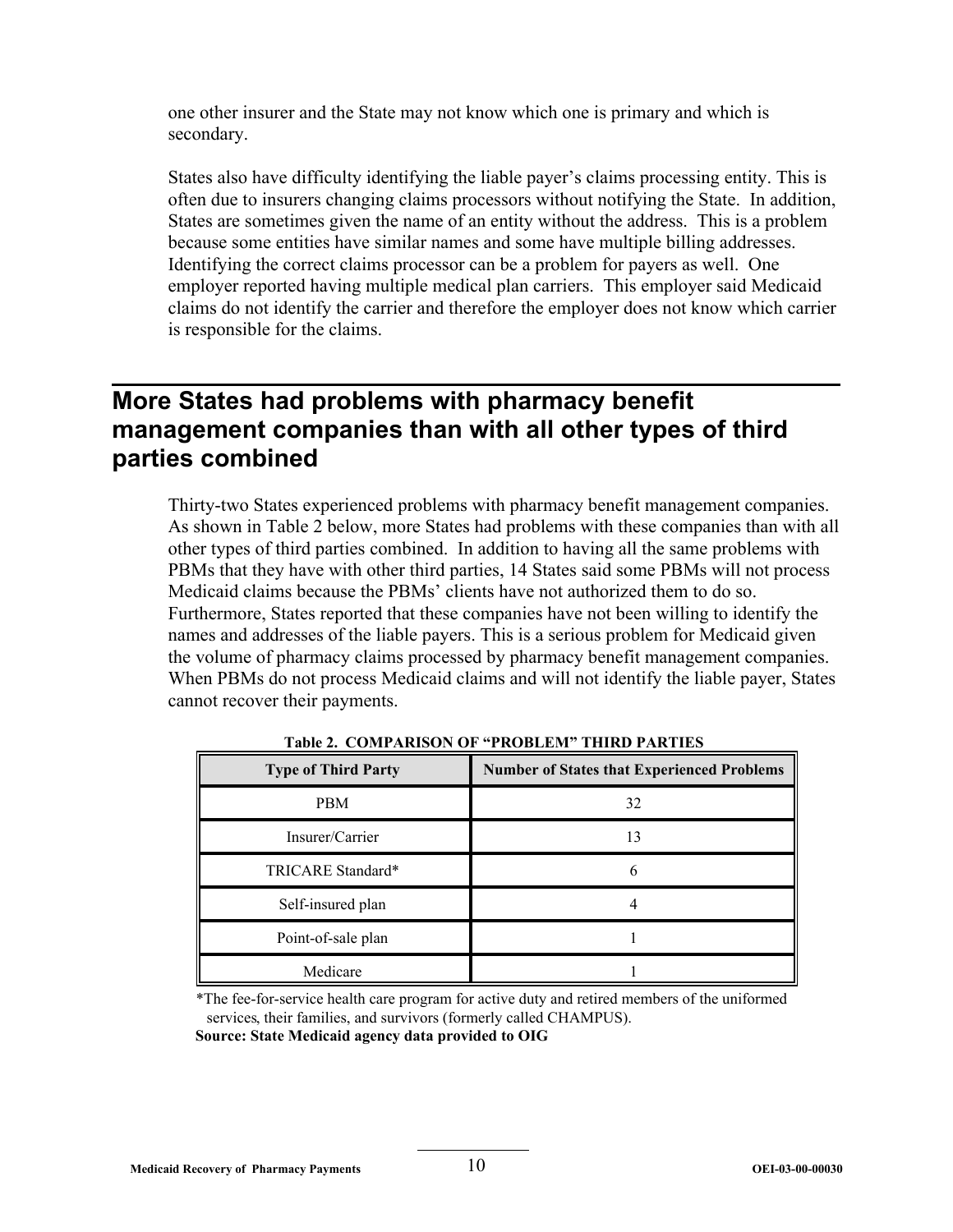The data we collected from insurers and employers indicates that 15 percent of those who contract with a pharmacy benefit management company had not given them authorization to process Medicaid claims. We have also learned that a list provided to CMS of over 600 organizations that contract with one of the largest PBMs indicated that 75 percent of these organizations do not authorize the PBM to process Medicaid claims.

Twenty-six States mentioned one particular pharmacy benefit management company as a problem. Two States said the company has not paid them for years. One of these States said they stopped sending claims to this pharmacy benefit management company because "they just ignored them." Another State said they had "talked with [the PBM's] attorneys and gotten a complete run around." The same State reported losing "tens of millions" of dollars because of this company. This company had also been identified as the biggest problem for States in the 1996 study by CMS and State Medicaid agencies.

### **While States have difficulty recovering payments, methods such as sharing information with third parties, using effective billing practices, and taking legal action have been successful for some States**

While 33 States reported that less than half their efforts to recover payments from third parties were successful, some States mentioned recovery methods that have been successful. These methods include sharing information with third parties, using effective billing practices, and taking legal action.

#### **Sharing information with third parties**

Working with third parties can be a successful method for recovering payments according to 31 States. Some States said communication with third parties helps them keep beneficiary coverage information complete and accurate. This is done through a verification process or the matching of eligibility files. Under the verification process, States phone or write to the carrier to verify coverage information. The matching of eligibility files, on the other hand, can be done via tape sharing, database sharing, or on-line matching. Thirty-eight States said they match files with some insurers, 13 match with some self-insured plans, and 11 match with certain PBMs. Of the 88 insurers and employers that sent us data, 56 said they did not match their eligibility files with Medicaid files. Of those 56 respondents, 70 percent said they did not match files because Medicaid had not asked them to do so.

Information sharing with third parties has advantages beyond updating beneficiary coverage. For example, one State said an insurance carrier notifies them when they change PBMs so that the State can submit claims to the right PBM. Another State said a PBM provided a list of group insurance plans which the States could bill directly. Open communication also makes follow-up regarding claim issues easier for States.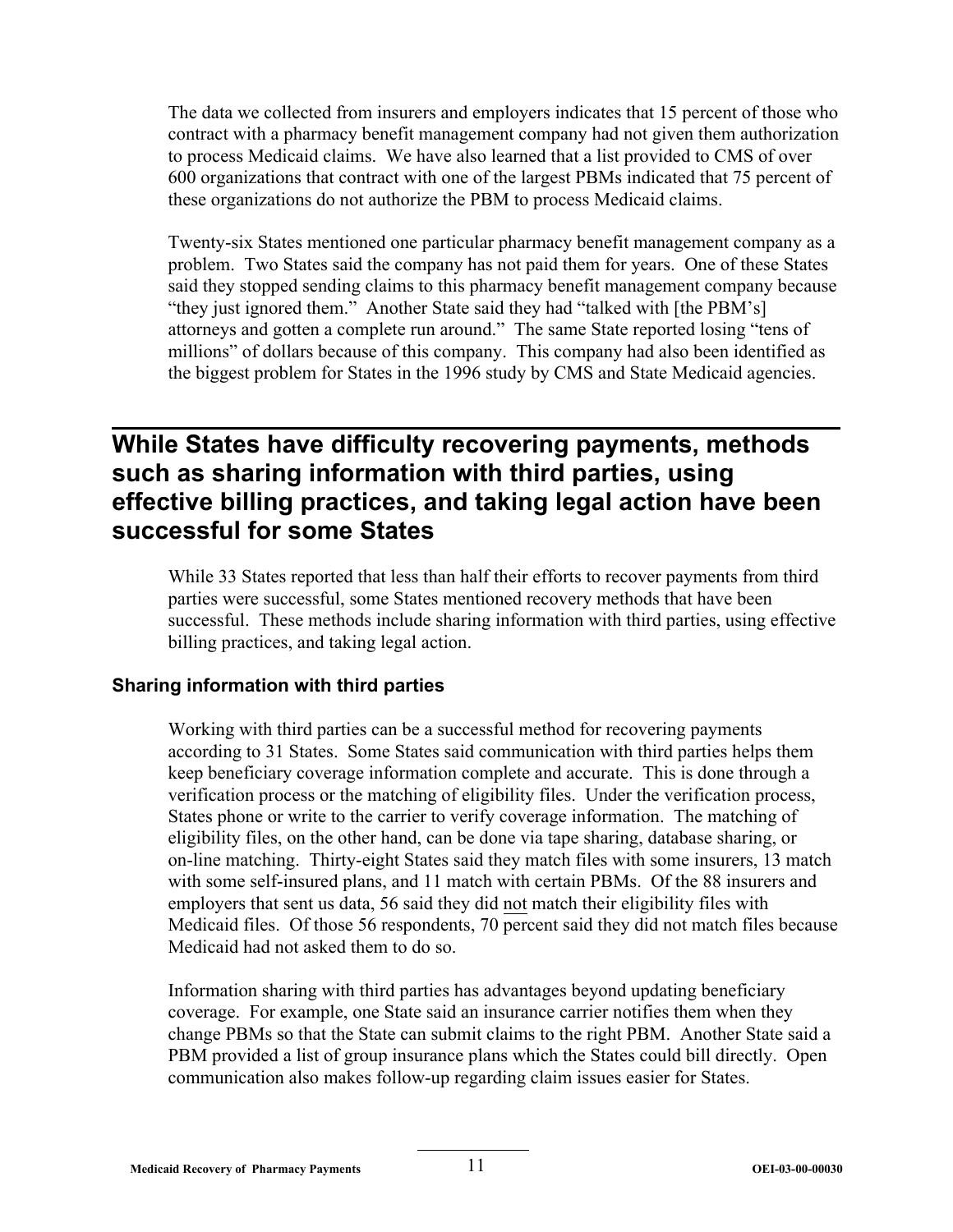Information does not always have to come from the third party—it can also come from providers. In one State, when a pharmacy learns that Medicaid beneficiaries have other insurance they note the third-party information on a card and mail it to the State. The State then uses this information to update their third-party database.

#### **Using effective billing practices**

Eleven States regard electronic billing as an effective way to recover payments. They said that once claim format and system compatibility issues are resolved, this is more efficient than paper claims. However, other States have been successful submitting paper claims that have been formatted to meet the requirements of third parties.

Five States said billing the insurance carrier directly (i.e., bypassing the PBM) or using the automated group capture system were helpful in recovering payments. Under the automated group capture system, when a State discovers that an insurer uses a particular PBM in the case of one beneficiary, they automatically send claims for all beneficiaries covered by that insurer to that company.

#### **Taking legal action**

Three States spoke about legal steps they have taken to recover pharmacy payments from liable third parties. One State described reaching a settlement in which a sample of Medicaid claims was adjudicated and the result was projected to the universe of claims. This same State also told employers who were not paying Medicaid claims that the State would put a lien on their properties. A second State uses internal legal counsel to draw up contracts to obtain eligibility files of third parties. The contracts protect the confidentiality of the information. This State has also expanded State law to include PBMs in the definition of third parties that must match eligibility files with the State. If third parties refuse to match files they are subject to penalties. A third State said their State Attorney General got involved when a PBM was not responding to claims. The problem was resolved when the PBM was taken out of the loop. That State now sends Medicaid claims directly to the insurance carrier for processing.

### **State recommendations for solving recovery problems include universal claim formats, eligibility data matches, and new rules for PBMs and insurers**

#### **Universal claim formats and timely filing limits**

Twenty-five States said standardizing claim format and data elements for pharmacy claims is a solution to the problem of incompatible claim formats. Some States suggested that a universal claim format be mandated. Other States believe that the Health Insurance Portability and Accountability Act (Public Law 104-191), which requires a single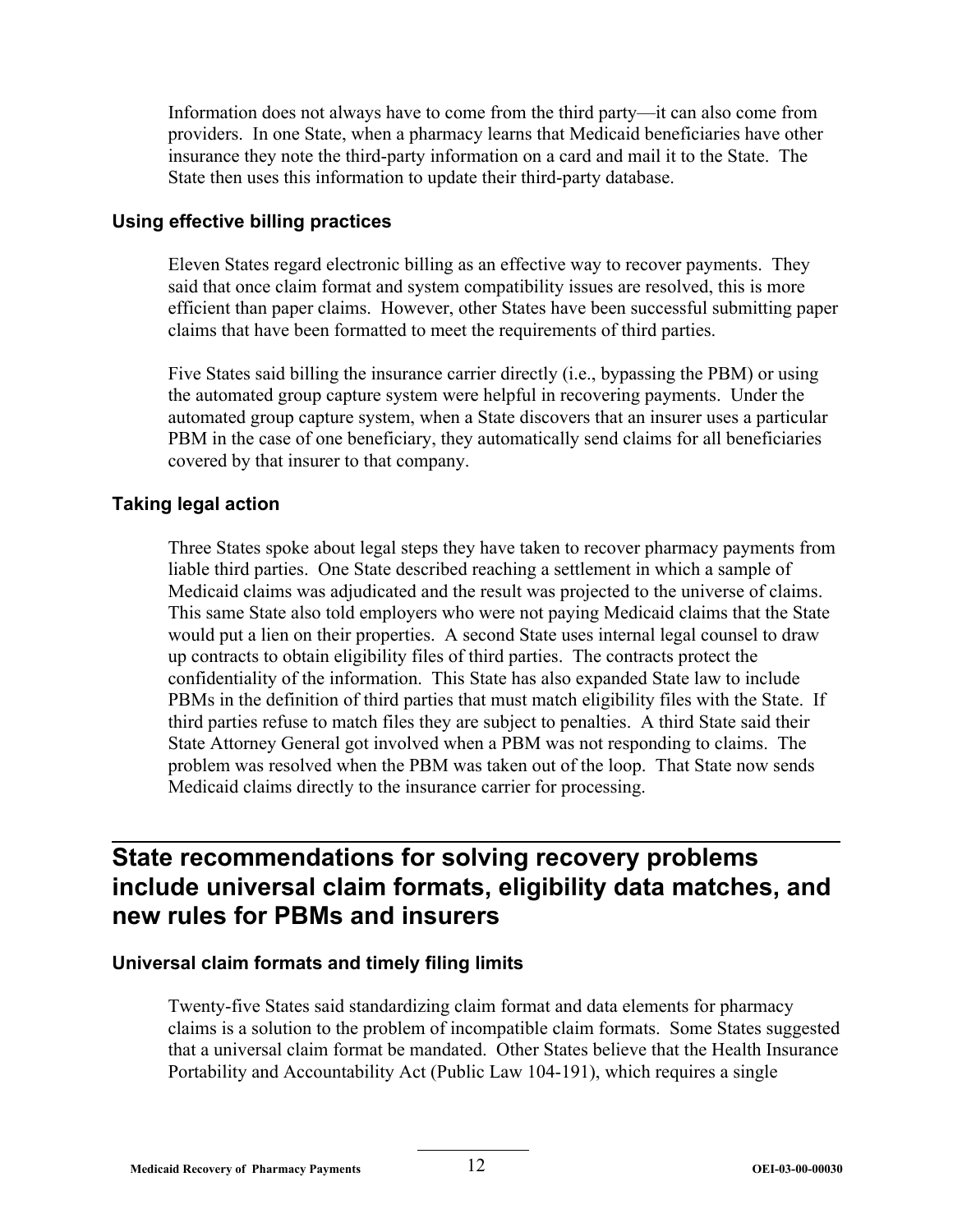standardized format for all electronic claims, will solve the problem of incompatible claim formats. The compliance date for the requirement is October 2002 (2003 for small health plans). One State expressed the concern that the law may not result in a mandated claim format that allows for third-party coordination of benefits.

Nine States suggested changes to the filing time limits. The suggestions include (1) establishing a universal filing time limit for all claims processing entities, (2) waiving or lengthening filing time limits for Medicaid and, (3) requiring third parties to respond to Medicaid claims within an established time frame.

#### **Eligibility data matches**

Nine States believe third parties should be required to match their eligibility data with Medicaid eligibility data so that Medicaid could have reliable coverage information. This would reduce the number of invalid claims going to third parties and make cost avoidance and pay and chase systems more effective.

#### **New rules for pharmacy benefit management companies and insurers**

Several States said they believe PBMs must be included in the definition of third-party payer in any legislation or regulation affecting third-party payers. This would alleviate difficulties States face in getting these companies to process and pay Medicaid claims. Other legislative recommendations were to (1) require all insurers, including self-insured employers, to authorize the processing of Medicaid claims, or (2) exempt Medicaid claims from authorization requirements.

States also expressed the opinion that third parties should be required to pay Medicaid claims unless the claims are validly denied, making clear to payers and claims processors the factors that constitute a valid denial. This would address two problems: (1) the problem of third parties not processing Medicaid claims and not providing an explanation, and (2) the problem of vague denial codes.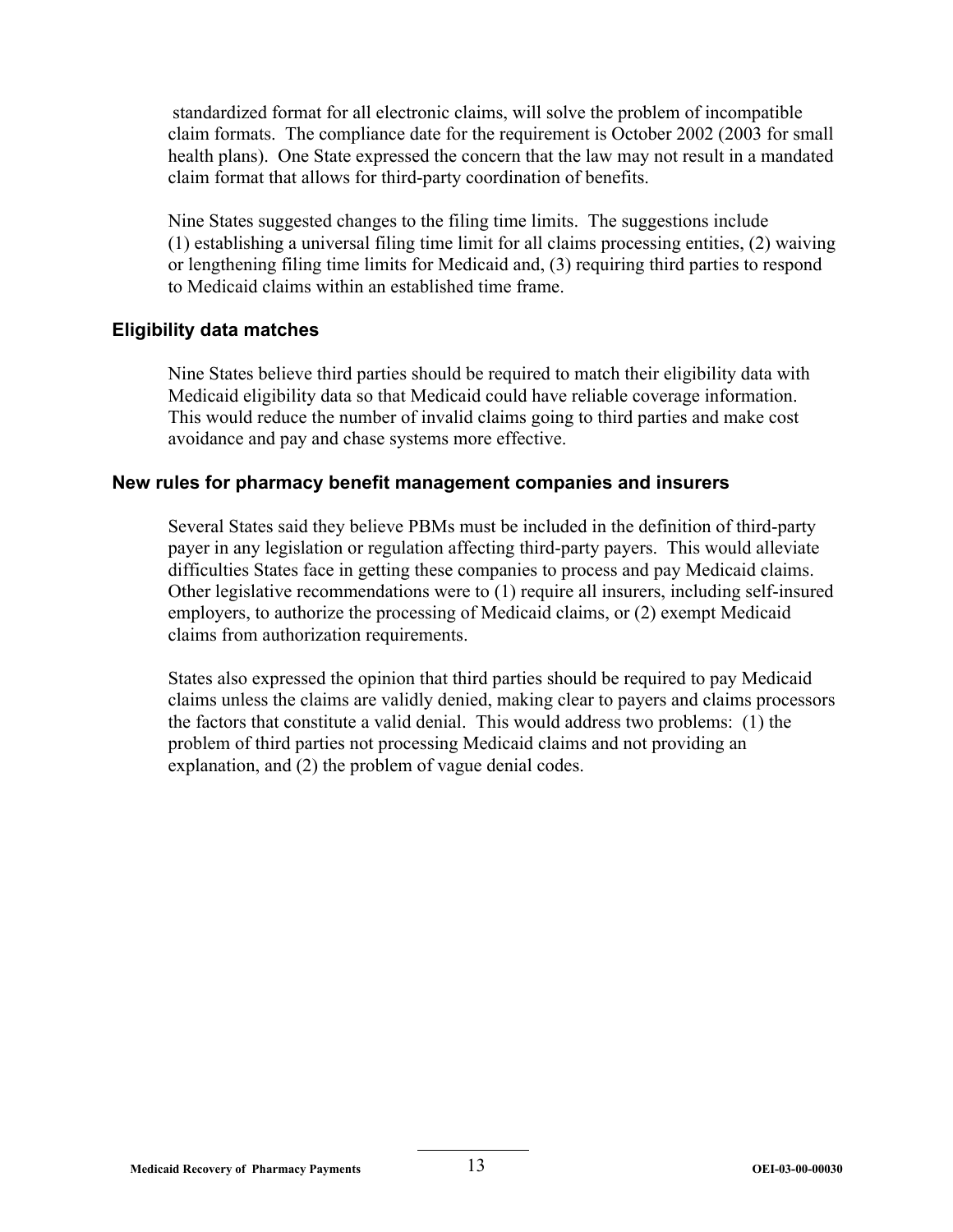## **RECOMMENDATIONS**

#### **To reduce the dollars at risk of being lost, we offer the following recommendations for CMS:**

**Waiver.** Review States' cost-avoidance waivers for pharmacy claims to determine if they are meeting the cost-effectiveness criterion. Our findings indicate that, overall, pay and chase is not a cost-effective policy. The CMS should also review State policies to determine if some States are paying and chasing pharmacy claims without a waiver.

**Best Practices.** Continue working together with States to identify, develop, and disseminate the most successful methods in both avoiding and recovering Medicaid pharmacy payments that are the responsibility of liable third parties.

**Tracking.** Require States to track the dollar amounts they pay and chase and the amounts they recover on pharmacy claims if they have cost-avoidance waivers. This information is necessary to determine whether a State's paying and chasing is cost effective. Furthermore, unless States know how much money third parties owe, they cannot use their collection resources to the best advantage.

**Claim format.** Clarify for States whether claim standardization requirements under the Health Insurance Portability and Accountability Act will be applied to pharmacy services in a third party environment. Since implementation of these requirements is at least 1.5 years away, CMS should continue to assist States in seeking immediate remedies to get their claims processed. The types of roles CMS might play in this regard could be fact finder, technical advisor, or coordinator.

**Education.** Develop strategies, on a national level, to educate third parties about Medicaid and third-party pharmacy issues. In addition, CMS should collaborate with the Department of Labor to develop education targeted specifically to self-insured health plans regulated under the Employee Retirement Income Security Act (ERISA).

**Legislation.** Determine whether legislation is needed to:

- C explicitly include pharmacy benefit management companies in the Medicaid program's definition of a third party,
- C require third parties to match their eligibility files with Medicaid's eligibility files, and
- C allow Medicaid up to 3 years to recover payments from liable third parties.

If legislation is determined to be needed, CMS should consider coordinating with the Department of Labor to discuss requiring similar items from ERISA-governed health plans.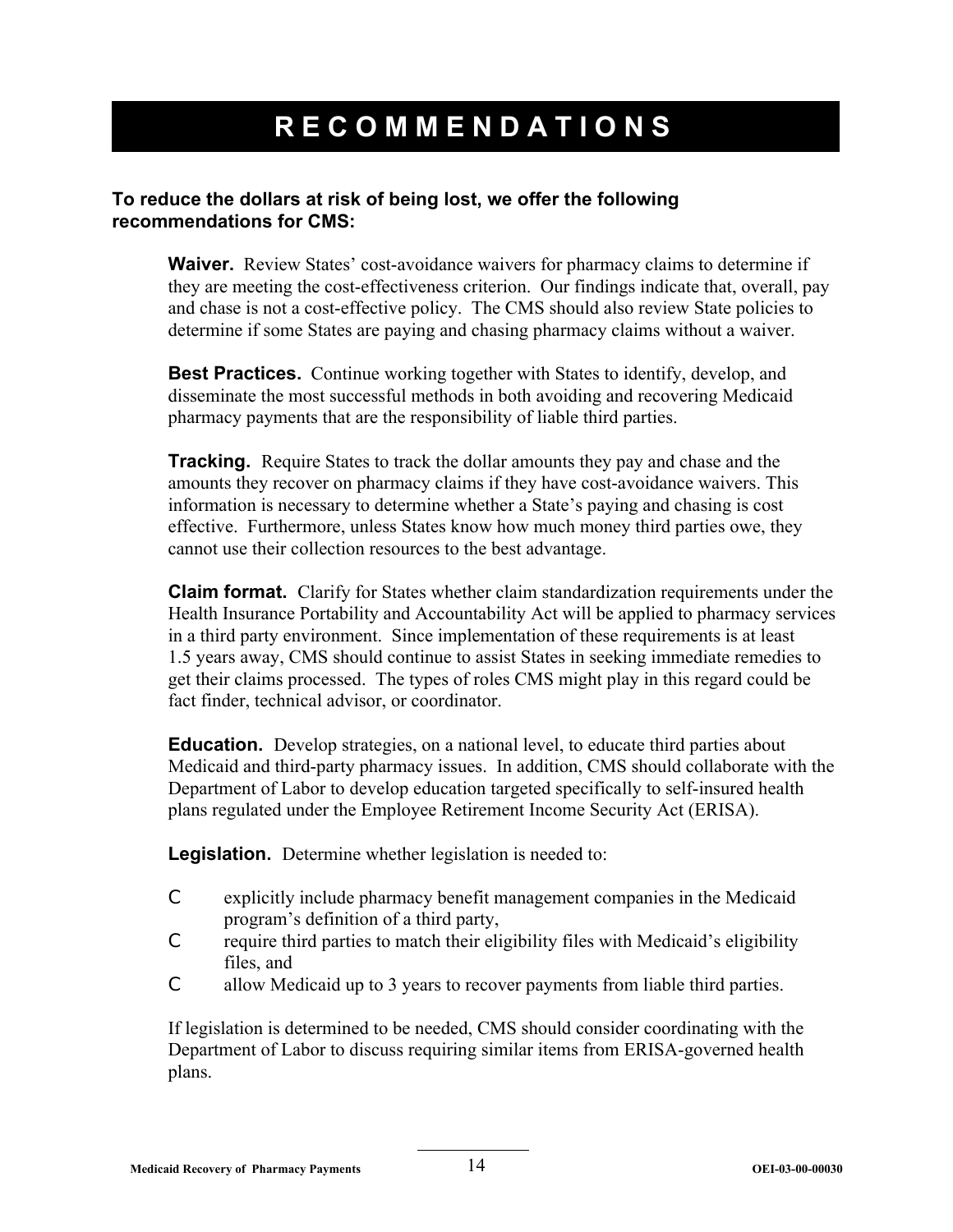#### **AGENCY COMMENTS**

The CMS concurred with our recommendations and stated they are committed to an aggressive strategy in resolving the issues and removing the barriers that stand in the way of full recovery of Federal and State dollars. They stated that they are planning to re-examine States' cost-avoidance waivers, and that cost avoidance will be emphasized at the August 2001 National Third Party Liability Conference. In addition, they have worked with States, third parties, and the National Council for Prescription Drug Programs to develop a claim format that could be used by Medicaid agencies for submitting electronic claims to third parties; and they will advise States of progress made by the National Council for Prescription Drug Programs regarding claim standardization under the Health Insurance Portability and Accountability Act. The CMS further stated they are continuing to help educate PBM's clients about Medicaid reimbursement issues, and have invited the U.S. Department of Labor to attend the August 2001 National Third Party Liability Conference.

The CMS concurred with the premise of our recommendation to require States with costavoidance waivers to track the dollar amounts they pay and chase and the amounts they recover on pharmacy claims. The CMS stated that setting up a system to track all pharmacy claims may not be the only method to substantiate the cost-effectiveness of a waiver. We recognize that this data may not be the sole factor in determining the costeffectiveness of a waiver. However, we still believe that upon receiving a waiver, a State should be required to track this information.

Regarding the need for legislation in the area of third-party liability, CMS will continue to review the issues to determine what, if any, legislation is needed. The complete text of CMS's comments are in Appendix D.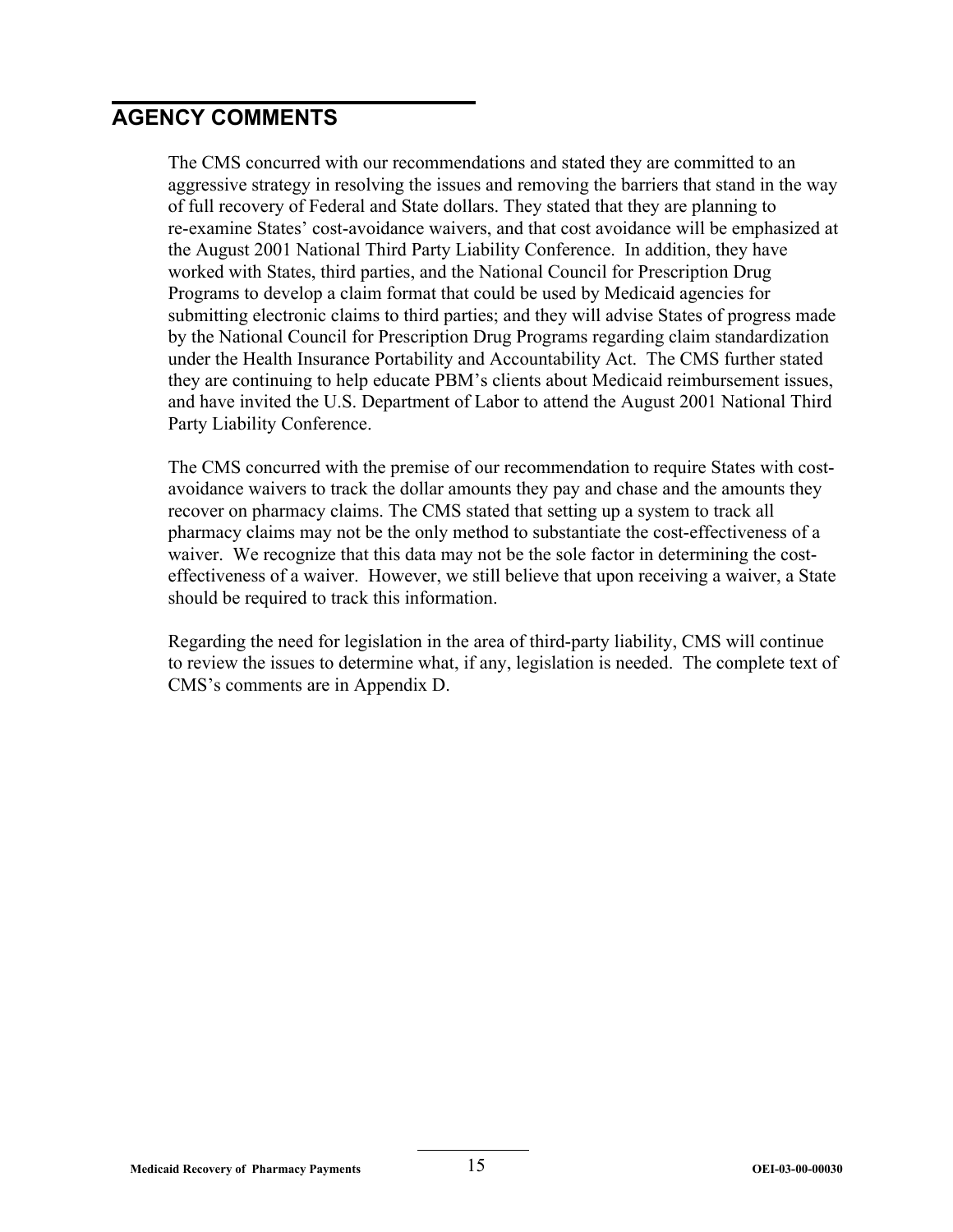## **Technical Terms Used in This Report**

Below is an alphabetical list of some of the technical terms used in this report.

**Cost avoidance:** Method for processing claims for Medicaid beneficiaries who have other insurance. When Medicaid receives a claim from a provider, the claim is denied and the provider is informed that the beneficiary has another insurer who is financially liable for the claim. Cost avoidance also occurs when the provider knows of the Medicaid beneficiary's other insurer and sends the claims directly to that other entity and not to Medicaid.

**Cost-avoidance waiver:** When a Medicaid agency has been granted a cost-avoidance waiver it means that the requirement to use cost avoidance is waived, and the agency may pay for the claims and recover the payments from the liable insurers. Waivers are granted if the State can show that another method of processing claims is as, or more, cost-effective than cost avoidance.

**Pay and chase:** A method for processing claims wherein Medicaid pays the claims for a beneficiary who has other insurance and then, later, tries to recover the payments from the liable party.

**Pharmacy benefit management company (PBM):** Companies that manage prescription drug coverage for insurance carriers, self-insured employers, managed care organizations, and other entities. Services provided by PBMs include claims processing, pharmacy network development, drug utilization review, and formulary development.

**Point-of-sale plan:** An insurance plan which has a special electronic claims processing arrangement with pharmacies. The arrangement allows pharmacists to determine on-line, while a customer is waiting, whether the customer's insurance plan will pay for the prescription.

**Self-insured plan:** Many employer insurance plans are self-insured, i.e., the employer bears a portion of the risk for employees' medical claims. While health insurance plans are usually regulated by State Governments, self-insured plans are regulated by the U.S. Department of Labor under the Employee Retirement Income Security Act.

**Third party:** Any individual, entity, or program that is, or may be, liable to pay all or part of the medical cost for any medical benefit provided to a beneficiary. Third parties include private insurance plans or carriers, employer insurance plans, State insurance plans such as workers' compensation programs, and Federal insurance programs such as Medicare. In this report the term third party also refers to PBMs.

**Third-party liability:** A third party's financial responsibility for medical services provided to a Medicaid beneficiary.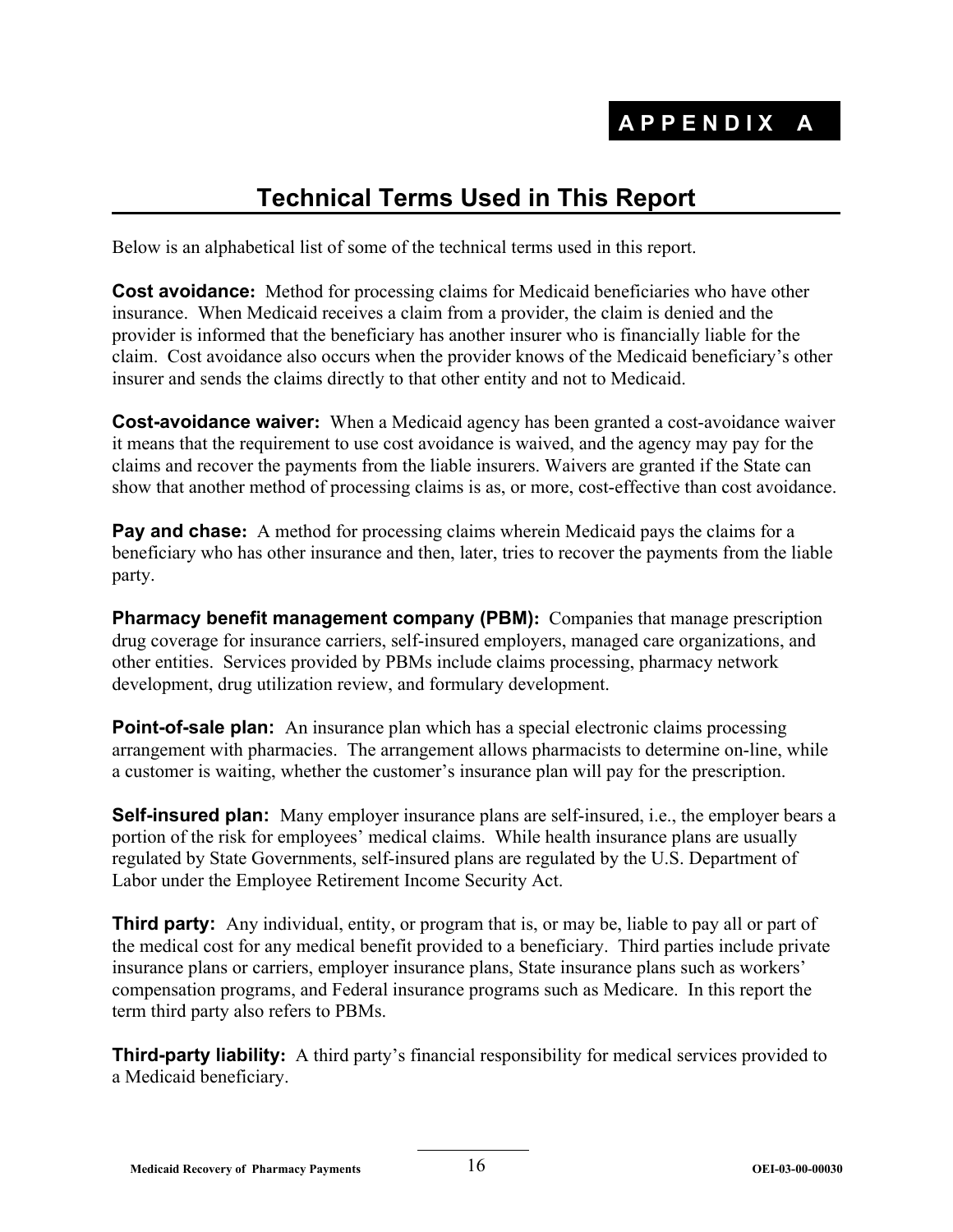## **1999 Medicaid Pharmacy Data for 50 States**

States that pay and chase send claims to third parties they believe are responsible for the claims. However, due to Medicaid beneficiaries' changing coverage, or health plans not covering certain services, third parties may deny some of the claims. Therefore, the amount paid and chased for third-party pharmacy claims in the table below includes claims that could be denied for valid reasons.

|                |                                                | <b>Amount Paid and Chased for</b>  |                               |
|----------------|------------------------------------------------|------------------------------------|-------------------------------|
| <b>State</b>   | <b>Total Pharmacy Expenditures</b>             | <b>Third-party Pharmacy Claims</b> |                               |
| AK             | \$45,881,080.83                                | \$5,183,492.88                     | \$817,471.04                  |
| AL             | \$314,946,162.00 <sup>d</sup>                  | \$5,018,902.00 <sup>cd</sup>       | \$1,742,770.00 <sup>cd</sup>  |
| AR             | $$202,913,489.62^d$                            | $$811,127.00^d$                    | \$60,411.00 <sup>d</sup>      |
| AZ             | \$1,812,951.68                                 | unavailable                        | \$141.72                      |
| CA             | \$1,825,318,419.00                             | unavailable                        | unavailable                   |
| CO             | \$125,412,087.00                               | unavailable                        | unavailable                   |
| <b>CT</b>      | \$220,673,450.00 $\overline{0}^{\overline{c}}$ | unavailable                        | unavailable                   |
| DC             | $$43,419,240.00^{\circ}$                       | unavailable                        | unavailable                   |
| DE             | \$56,065,026.00                                | unavailable                        | \$840,089.46                  |
| FL             | \$1,164,493,522.00                             | $$28,452,000.00^{\overline{b}}$$   | $$3,625,500.00^{b}$           |
| GA             | \$439,419,153.00°                              | \$21,091,378.38 <sup>bc</sup>      | \$2,277,868.87bc              |
| H <sub>I</sub> | \$52,477,014.00                                | \$1,208.00                         | \$1,208.00                    |
| IA             | \$179,987,630.03                               | \$3,221,655.16                     | \$1,929,713.16                |
| ${\rm ID}$     | \$72,370,224.00                                | unavailable                        | unavailable                   |
| $\hbox{I\!L}$  | $$718,299,628.00$ <sup>d</sup>                 | $$70,512,870.00$ <sup>d</sup>      | $$9,336,728.00^d$             |
| ${\rm IN}$     | \$407,752,363.00                               | \$27,170,728.00                    | \$2,608,454.00                |
| <b>KS</b>      | \$152,053,655.00                               | \$2,937,187.00                     | \$885,738.00                  |
| KY             | \$384,078,336.00 <sup>d</sup>                  | \$23,899,069.00 <sup>d</sup>       | \$2,143,461.00 <sup>d</sup>   |
| LA             | \$430,423,799.00                               | \$33,615,322.00                    | \$2,278,064.00                |
| MA             | $$600,192,000.00^c$                            | $$13,272,730.00^\text{ce}$         | $$1,821,495.00^{\circ}$       |
| <b>MD</b>      | $$180,000,000.00^{b}$                          | unavailable                        | unavailable                   |
| <b>ME</b>      | $$136,637,381.57$ <sup>c</sup>                 | \$5,090,000.00°                    | $$2,100,000.00$ <sup>bc</sup> |
| MI             | \$353,574,000.00                               | unavailable                        | unavailable                   |
| <b>MN</b>      | \$215,926,180.34                               | \$4,940,572.17                     | \$2,258,155.66                |
| M <sub>O</sub> | \$468,598,424.00 <sup>c</sup>                  | $$9,469,752.00^{\circ}$            | $$1,152,785.00$ <sup>c</sup>  |
| <b>MS</b>      | \$294,754,745.46                               | \$4,604,196.00                     | \$1,594,088.00                |
| MT             | $$45,500,000.00^{\circ}$                       | unavailable                        | $$1,400,000.00$ <sup>bc</sup> |
| NC             | unavailable                                    | \$28,902,407.19                    | \$9,168,690.33                |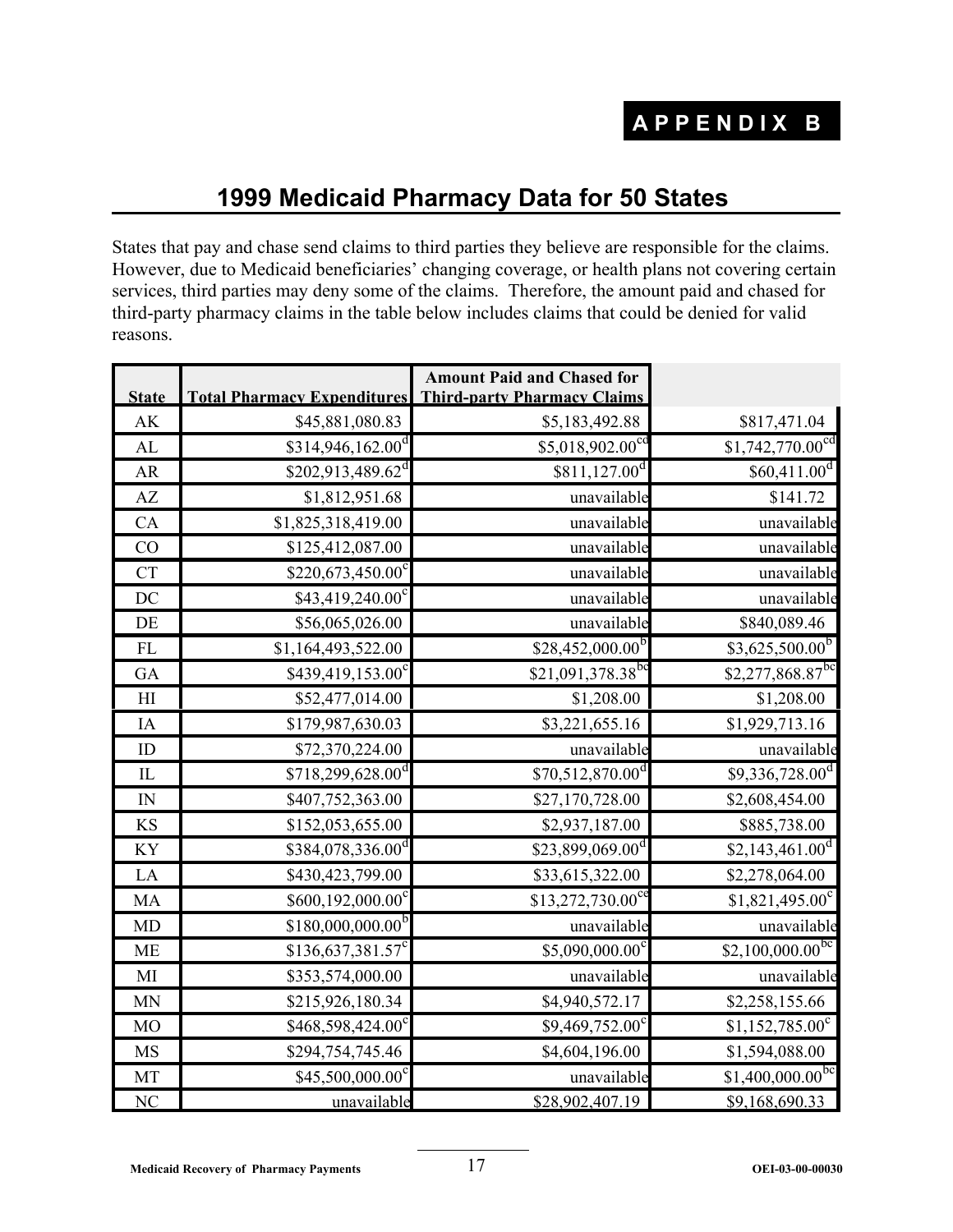## **APPENDIX B**

| <b>State</b>               |                                | <b>Amount Paid and Chased for</b><br><b>Total Pharmacy Expenditures</b> Third-party Pharmacy Claims | <b>Amount Recovered from</b><br><b>Third Parties</b> |
|----------------------------|--------------------------------|-----------------------------------------------------------------------------------------------------|------------------------------------------------------|
| <b>ND</b>                  | \$33,931,400.00                | unavailable                                                                                         | unavailable                                          |
| <b>NE</b>                  | \$126,866,802.45               | \$9,556,047.28                                                                                      | \$3,869,239.38                                       |
| <b>NH</b>                  | $$73,332,966.00^{\circ}$       | \$4,713,111.00 <sup>d</sup>                                                                         | \$2,827,866.00 <sup>bd</sup>                         |
| NJ                         | \$499,216,374.00 <sup>cc</sup> | unavailable                                                                                         | unavailable                                          |
| <b>NM</b>                  | \$41,233,834.16                | unavailable                                                                                         | unavailable                                          |
| NV                         | \$41,447,640.91                | unavailable                                                                                         | unavailable                                          |
| <b>NY</b>                  | $$2,026,870,651.00^{\circ}$    | $$13,680,000.00$ <sup>b</sup>                                                                       | $$1,280,000.00$ <sup>b</sup>                         |
| <b>OH</b>                  | \$831,871,859.89 <sup>°</sup>  | \$3,109,904.11 <sup>d</sup>                                                                         | $$59,699.71$ <sup>d</sup>                            |
| OK                         | $$175,195,447.00$ <sup>o</sup> | unavailable                                                                                         | unavailable                                          |
| <b>OR</b>                  | \$119,205,296.00               | \$8,176,048.00                                                                                      | \$4,206,869.00                                       |
| PA                         | $$662,431,412.00^{\circ}$      | \$9,393,597.00                                                                                      | \$59,700.00                                          |
| RI                         | \$79,285,625.88                | \$221,595.24                                                                                        | \$143,580.29                                         |
| <b>SC</b>                  | \$310,394,000.00               | \$12,262,009.50                                                                                     | \$4,572,710.30                                       |
| <b>SD</b>                  | $$39,934,762.30$ <sup>d</sup>  | unavailable                                                                                         | \$421,062.00                                         |
| <b>TX</b>                  | \$900,000,000.00 <sup>b</sup>  | $$45,000,000.00^{b}$                                                                                | $$2,800,000.00^{b}$                                  |
| UT                         | $$89,374,417.00^{\circ}$       | unavailable                                                                                         | $$2,802,415.26$ <sup>bc</sup>                        |
| <b>VA</b>                  | \$323,272,462.00 <sup>b</sup>  | $$11,905,623.00^b$                                                                                  | $$1,575,372.00$ <sup>b</sup>                         |
| <b>VT</b>                  | \$75,241,758.00                | $$1,586,916.39^b$                                                                                   | $$645,293.31^{b}$                                    |
| <b>WA</b>                  | $$339,500,000.00^d$            | unavailable                                                                                         | unavailable                                          |
| WI                         | \$298,783,778.00               | \$23,721,457.00                                                                                     | \$4,815,255.00                                       |
| WV                         | \$196,538,451.09 <sup>d</sup>  | $$8,236,095.00^d$                                                                                   | $$387,116.00^d$                                      |
| <b>WY</b>                  | $$24,298,621.59^b$             | $$400,000.00^{b}$                                                                                   | $$128,563.73^b$                                      |
| $\overline{50}^{\text{a}}$ | \$16,441,207,520.80            | \$440,157,000.30                                                                                    | \$78,637,574.22                                      |

a. We collected data from 49 States and the District of Columbia. Data was not collected from Tennessee because their entire Medicaid population is in managed care.

- b. Figure given is an estimate.
- c. Figure given is for the fiscal year.
- d. Figure given includes data for more than outpatient prescription drugs (e.g., inpatient pharmacy, overthe-counter drugs, syringes).
- e. Figure given includes \$8,652,082 that Massachusetts deemed "unrecoverable."

**Source: State Medicaid agency data provided to OIG**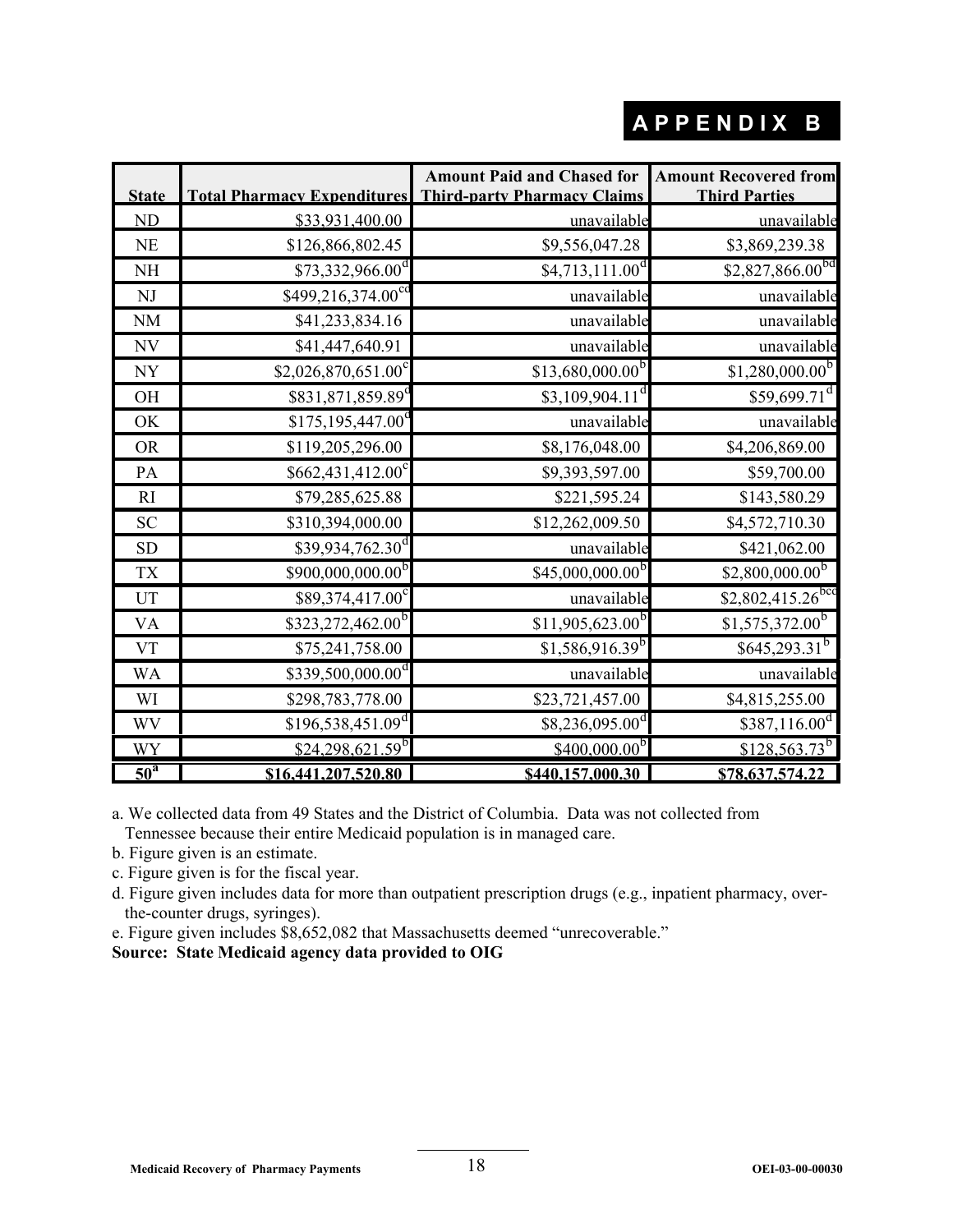## **Medicaid Pharmacy Dollars at Risk for 32 States**

The table below shows the percentage of Medicaid dollars at risk in States that were able to provide the dollar amounts they paid and chased as well as the dollar amounts they recovered in 1999. The table lists States in descending order by total pharmacy expenditures.

States that pay and chase send claims to third parties they believe are responsible for the claims. However, due to Medicaid beneficiaries' changing coverage, or health plans not covering certain services, third parties may deny some of the claims. Therefore, the amount paid and chased for third-party pharmacy claims in the table below includes claims that could be denied for valid reasons.

|                            |                                  |                                    |                               | Percent of        |
|----------------------------|----------------------------------|------------------------------------|-------------------------------|-------------------|
| <b>State</b>               | <b>Total Pharmacy</b>            | <b>Amount Paid and Chased for</b>  | <b>Amount Recovered</b>       | <b>Dollars</b> at |
|                            | <b>Expenditures</b>              | <b>Third-party Pharmacy Claims</b> | from Third Parties            | <b>Risk</b>       |
| $\ensuremath{\text{NY}}$   | $$2,026,870,651.00$ <sup>b</sup> | \$13,680,000.00 <sup>a</sup>       | $$1,280,000.00$ <sup>a</sup>  | 91%               |
| $\mathop{\rm FL}\nolimits$ | \$1,164,493,522.00               | $$28,452,000.00^a$                 | $$3,625,500.00^a$             | 87%               |
| ${\rm T}{\rm X}$           | $$900,000,000.00^a$              | $$45,000,000.00^a$                 | $$2,800,000.00^a$             | 94%               |
| $\rm OH$                   | \$831,871,859.89 <sup>c</sup>    | $$3,109,904.11^{\circ}$            | $$59,699.71$ <sup>c</sup>     | 98%               |
| IL                         | $$718,299,628.00^{\circ}$        | $$70,512,870.00^{\circ}$           | \$9,336,728.00°               | 87%               |
| PA                         | $$662,431,412.00^b$              | \$9,393,597.00                     | \$59,700.00                   | 99%               |
| MA                         | $$600,192,000.00$ <sup>b</sup>   | $$13,272,730.00^{6d}$              | $$1,821,495.00^{b}$           | 86%               |
| <b>MO</b>                  | $$468,598,424.00^b$              | $$9,469,752.00^{b}$                | $$1,152,785.00$ <sup>b</sup>  | 88%               |
| GA                         | $$439,419,153.00^b$              | \$21,091,378.38 <sup>ab</sup>      | $$2,277,868.87^{ab}$          | 89%               |
| LA                         | \$430,423,799.00                 | \$33,615,322.00                    | \$2,278,064.00                | 93%               |
| ${\rm IN}$                 | \$407,752,363.00                 | \$27,170,728.00                    | \$2,608,454.00                | 90%               |
| KY                         | \$384,078,336.00°                | $$23,899,069.00^{\circ}$           | $$2,143,461.00^{\circ}$       | 91%               |
| <b>VA</b>                  | $$323,272,462.00^a$              | $$11,905,623.00^a$                 | $$1,575,372.00^a$             | 87%               |
| AL                         | $$314,946,162.00^{\circ}$        | $$5,018,902.00^{bc}$               | $$1,742,770.00$ <sup>bc</sup> | 65%               |
| <b>SC</b>                  | \$310,394,000.00                 | \$12,262,009.50                    | \$4,572,710.30                | 63%               |
| WI                         | \$298,783,778.00                 | \$23,721,457.00                    | \$4,815,255.00                | 80%               |
| <b>MS</b>                  | \$294,754,745.46                 | \$4,604,196.00                     | \$1,594,088.00                | 65%               |
| <b>MN</b>                  | \$215,926,180.34                 | \$4,940,572.17                     | \$2,258,155.66                | 54%               |
| ${\sf AR}$                 | $$202,913,489.62^{\circ}$        | $$811,127.00^c$                    | $$60,411.00^\circ$$           | 93%               |
| <b>WV</b>                  | $$196,538,451.09^{\circ}$        | \$8,236,095.00°                    | $$387,116.00^{\circ}$         | 95%               |
| $\rm IA$                   | \$179,987,630.03                 | \$3,221,655.16                     | \$1,929,713.16                | 40%               |
| KS                         | \$152,053,655.00                 | \$2,937,187.00                     | \$885,738.00                  | 70%               |
| <b>ME</b>                  | $$136,637,381.57^b$              | $$5,090,000.00^{b}$                | $$2,100,000.00^{ab}$          | 59%               |
| <b>NE</b>                  | \$126,866,802.45                 | \$9,556,047.28                     | \$3,869,239.38                | 60%               |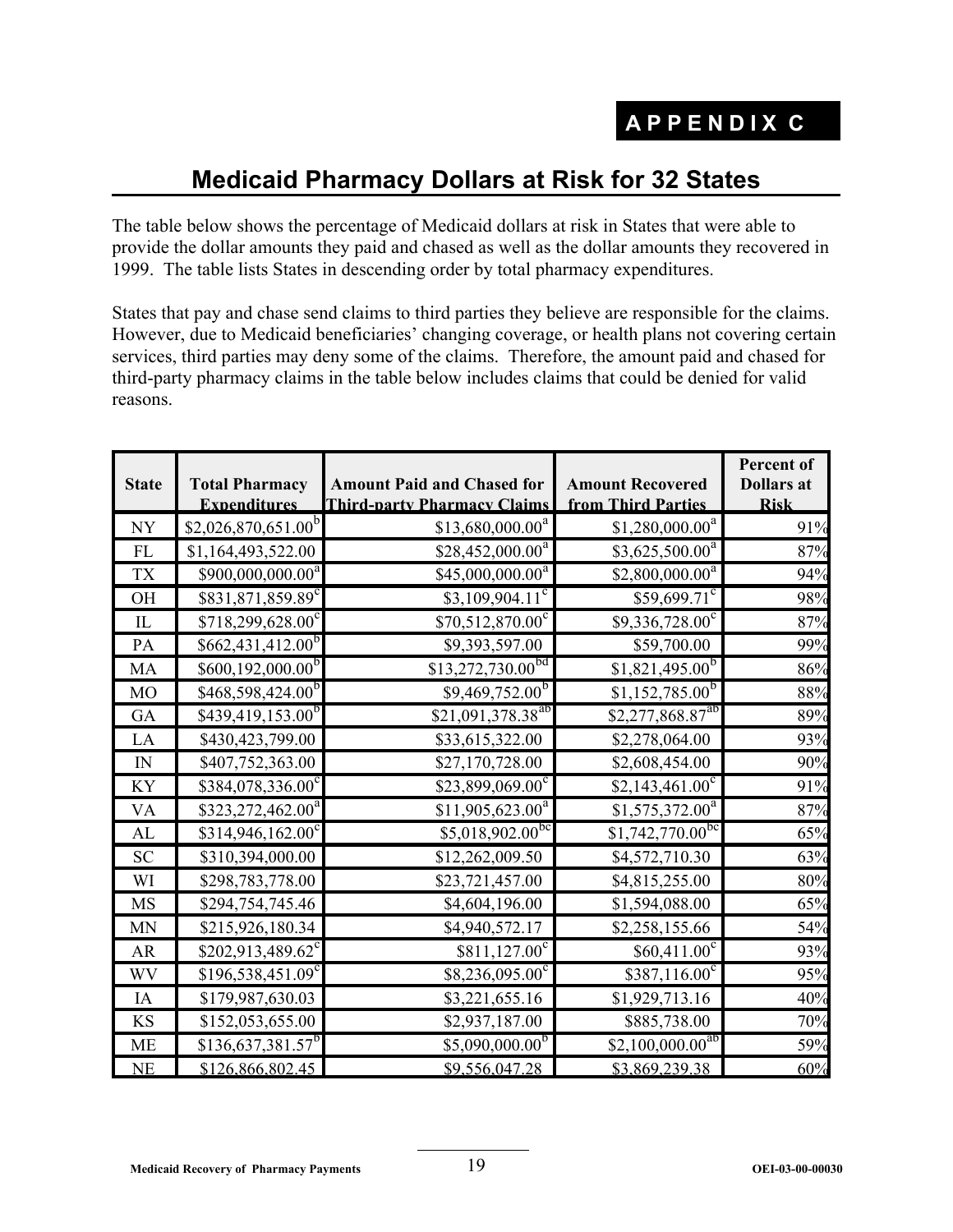## **APPENDIX C**

| <b>State</b>   | <b>Total Pharmacy</b><br><b>Expenditures</b> | <b>Amount Paid and Chased for</b><br><b>Third-party Pharmacy Claims</b> | <b>Amount Recovered</b><br>from Third Parties | Percent of<br><b>Dollars</b> at<br><b>Risk</b> |
|----------------|----------------------------------------------|-------------------------------------------------------------------------|-----------------------------------------------|------------------------------------------------|
| OR.            | \$119,205,296.00                             | \$8,176,048.00                                                          | \$4,206,869.00                                | 49%                                            |
| RI             | \$79,285,625.88                              | \$221,595.24                                                            | \$143,580.29                                  | 35%                                            |
| VT             | \$75,241,758.00                              | \$1,586,916.39 <sup>a</sup>                                             | $$645,293.31^a$                               | 59%                                            |
| <b>NH</b>      | $$73,332,966.00^{\circ}$                     | $$4,713,111.00^c$                                                       | $$2,827,866.00$ <sup>ac</sup>                 | 40%                                            |
| HI             | \$52,477,014.00                              | \$1,208.00                                                              | \$1,208.00                                    | 0%                                             |
| AK             | \$45,881,080.83                              | \$5,183,492.88                                                          | \$817,471.04                                  | 84%                                            |
| WY             | \$24,298,621.59 <sup>a</sup>                 | $$400,000.00^a$                                                         | $$128,563.73^a$                               | 68%                                            |
| N <sub>C</sub> | unavailable                                  | \$28,902,407.19                                                         | \$9.168.690.33                                | 68%                                            |
|                | \$12,257,228,247.75                          | \$440.157.000.30                                                        | \$73,173,865.78                               | 83%                                            |

a. Figure given is an estimate.

b. Figure given is for the fiscal year.

c. Figure given includes data for more than outpatient prescription drugs (e.g., inpatient pharmacy, overthe-counter drugs, syringes).

d. Figure given includes \$8,652,082 that Massachusetts deemed "unrecoverable."

**Source: State Medicaid agency data provided to OIG**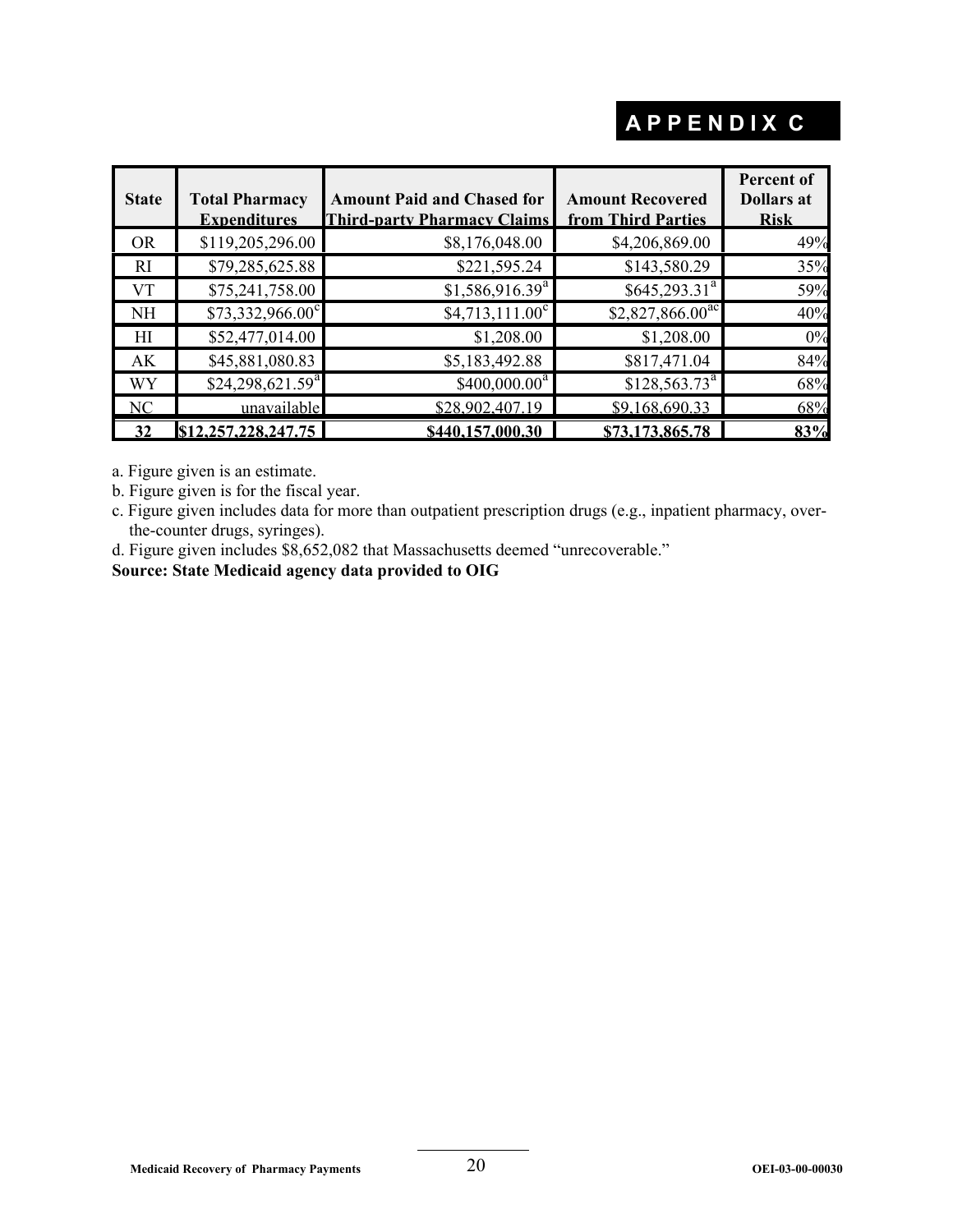## **APPENDIX D**

## **Centers for Medicare and Medicaid Services' Comments**

|                 |                                                                                                                                                                                  | Deputy Administrator<br>Washington, D.C. 20201 |
|-----------------|----------------------------------------------------------------------------------------------------------------------------------------------------------------------------------|------------------------------------------------|
| DATE:           | <b>JUN 28 2001</b>                                                                                                                                                               |                                                |
| TO:             | Michael F. Mangano<br><b>Acting Inspector General</b>                                                                                                                            |                                                |
| FROM:           | Michael McMullan<br>Acting Deputy Administrato                                                                                                                                   |                                                |
| <b>SUBJECT:</b> | Office of Inspector General (OIG) Draft Report: "Medicaid Recovery of<br>Pharmacy Payments from Liable Third Parties" (OEI-03-00-00030)                                          |                                                |
|                 | Attached are the Centers for Medicare and Medicaid Services' comments on the above-<br>referenced draft report. We appreciate the opportunity to comment on the issues raised in |                                                |
| the report.     |                                                                                                                                                                                  |                                                |
|                 |                                                                                                                                                                                  |                                                |
|                 |                                                                                                                                                                                  |                                                |
|                 |                                                                                                                                                                                  |                                                |
|                 |                                                                                                                                                                                  |                                                |
|                 |                                                                                                                                                                                  |                                                |
|                 |                                                                                                                                                                                  |                                                |
|                 |                                                                                                                                                                                  |                                                |
|                 |                                                                                                                                                                                  |                                                |
|                 |                                                                                                                                                                                  |                                                |
|                 |                                                                                                                                                                                  |                                                |
|                 |                                                                                                                                                                                  |                                                |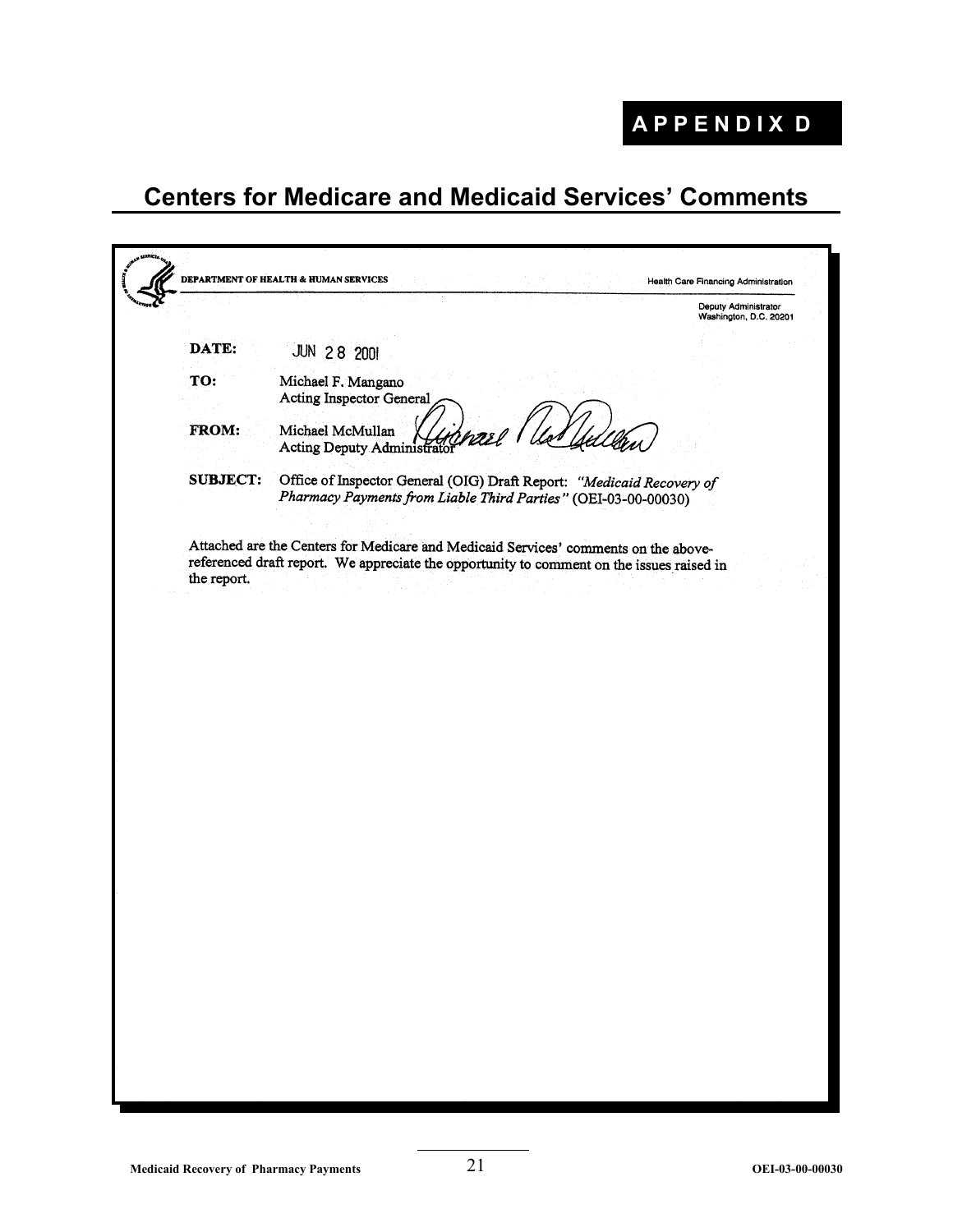#### **Centers for Medicare and Medicaid Services (CMS) Comments** on Office of Inspector General (OIG) Draft Report "Medicaid Recovery of Pharmacy Payments from Liable Third Parties"  $(OEI-03-00-00030)$

We are very pleased that the OIG responded to CMS's request for assistance and has issued this report addressing many of the challenges state Medicaid agencies face when seeking recovery of pharmacy payments. States have an obligation to take all reasonable measures in identifying and pursuing liable third parties. CMS is committed to an aggressive strategy in resolving the issues and removing the barriers that stand in the way of the full recovery of Federal and state dollars. To that end, this report updates and confirms the findings identified in the Pharmacy Claims Reimbursement Team's (PCRT) study. In addition, this report provides quantitative and other helpful background data that further substantiate the extent of the problem and the need for resolution.

For the past 3 years, the PCRT has worked diligently to address many of the issues identified in this report. Below are CMS's comments on the report recommendations which include a number of initiatives that are underway to address the problems.

#### **OIG Recommendation**

Waiver - Review states' cost-avoidance waivers for pharmacy claims to determine if they are meeting the cost-effectiveness criterion. Our findings indicate that, overall, pay and chase is not a cost-effective policy. The CMS should also review state policies to determine if some states are paying and chasing pharmacy claims without a waiver.

#### **Response**

We concur that states' cost-avoidance waivers need to be re-examined. We are in agreement with the OIG's recommendation. We are cautious not to require cost avoidance too quickly due to the potential financial burden on pharmacies that might adversely impact beneficiary access in addition to the potential unnecessary administrative burden on states. We have been examining this issue, particularly in light of the future implementation of the Health Insurance Portability and Accountability Act's (HIPAA) administrative simplification requirements. HIPAA should facilitate the coordination of benefits for pharmacies when more than one payer is involved. In addition, systems changes necessary to convert to cost avoidance can be very costly for states. Since states are in the process of implementing HIPAA, it may be more prudent for states to convert to cost avoidance in conjunction with their HIPAA systems changes. CMS will carefully consider these factors as we make plans to re-examine states' costavoidance waivers.

Pharmacy workshops, emphasizing cost avoidance, were included in several conferences sponsored by CMS and states last year. Cost avoidance will be a major emphasis at the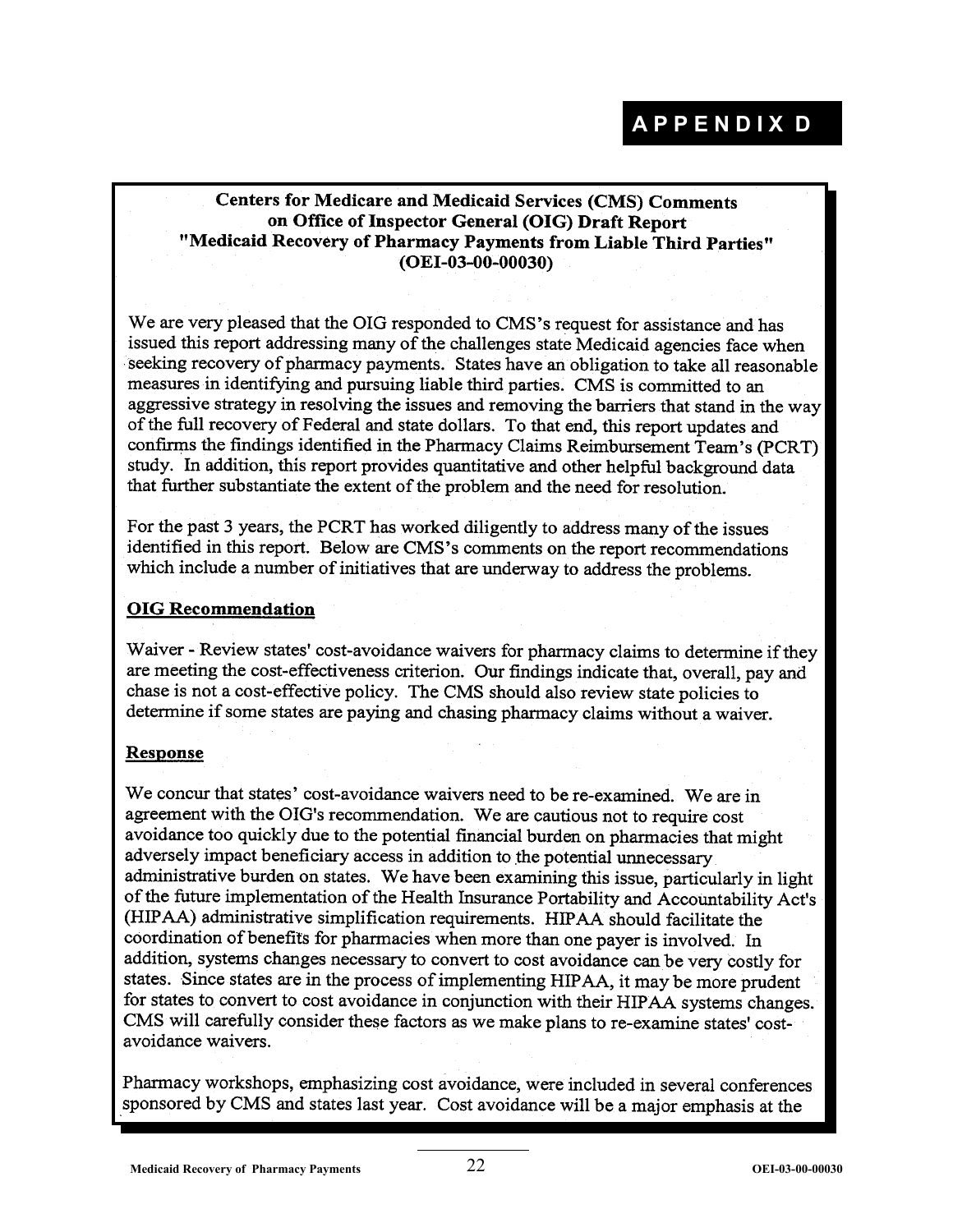## **APPENDIX D**

#### Page 2- Michael F. Mangano

National Third Party Liability (TPL) conference this summer. CMS will continue to be instrumental in assisting states that have expressed an interest in cost avoiding to network with cost-avoidance states.

#### **OIG Recommendation**

Best Practices - Continue working together with states to identify, develop, and disseminate the most successful methods in both avoiding and recovering Medicaid pharmacy payments that are the responsibility of liable third parties.

#### **Response**

We concur with this recommendation. In addition to our continued networking and the pertinent information we provide via email to our state contacts, we are planning workshops to feature some of the states' initiatives at the National TPL Conference.

#### **OIG Recommendation**

Tracking - Require states to track the dollar amounts they pay and chase and the amounts they recover on pharmacy claims if they have cost-avoidance waivers. This information is necessary to determine whether a state's paying and chasing is cost effective. Furthermore, unless states know how much money third parties owe, they cannot use their collection resources to the best advantage.

#### **Response**

We concur with the premise of this recommendation. States must have adequate documentation to justify a cost-avoidance waiver by substantiating that pay and chase is at least as cost effective as the cost-avoidance method. In helping states to comply with this requirement, we do realize that setting up a system to track all pharmacy claims may not be the only means to substantiate the cost-effectiveness of a waiver. The State Medicaid Manual instructs states to use actual experience where applicable or to otherwise use estimates and fully explain their basis.

There may be factors involved, e.g., decrease in provider participation, that would not require explicit tracking data to acquire a waiver. When we re-examine the costavoidance waivers, we may ask states to consider seeking more restrictive waivers, if warranted. For example, states may present justification for paying and chasing claims for particular providers only. In the interest of state flexibility, we are reluctant to require states to make substantial systems changes in order to have a cost-avoidance waiver. We want to remain open to alternative approaches that states may have developed to justify a waiver.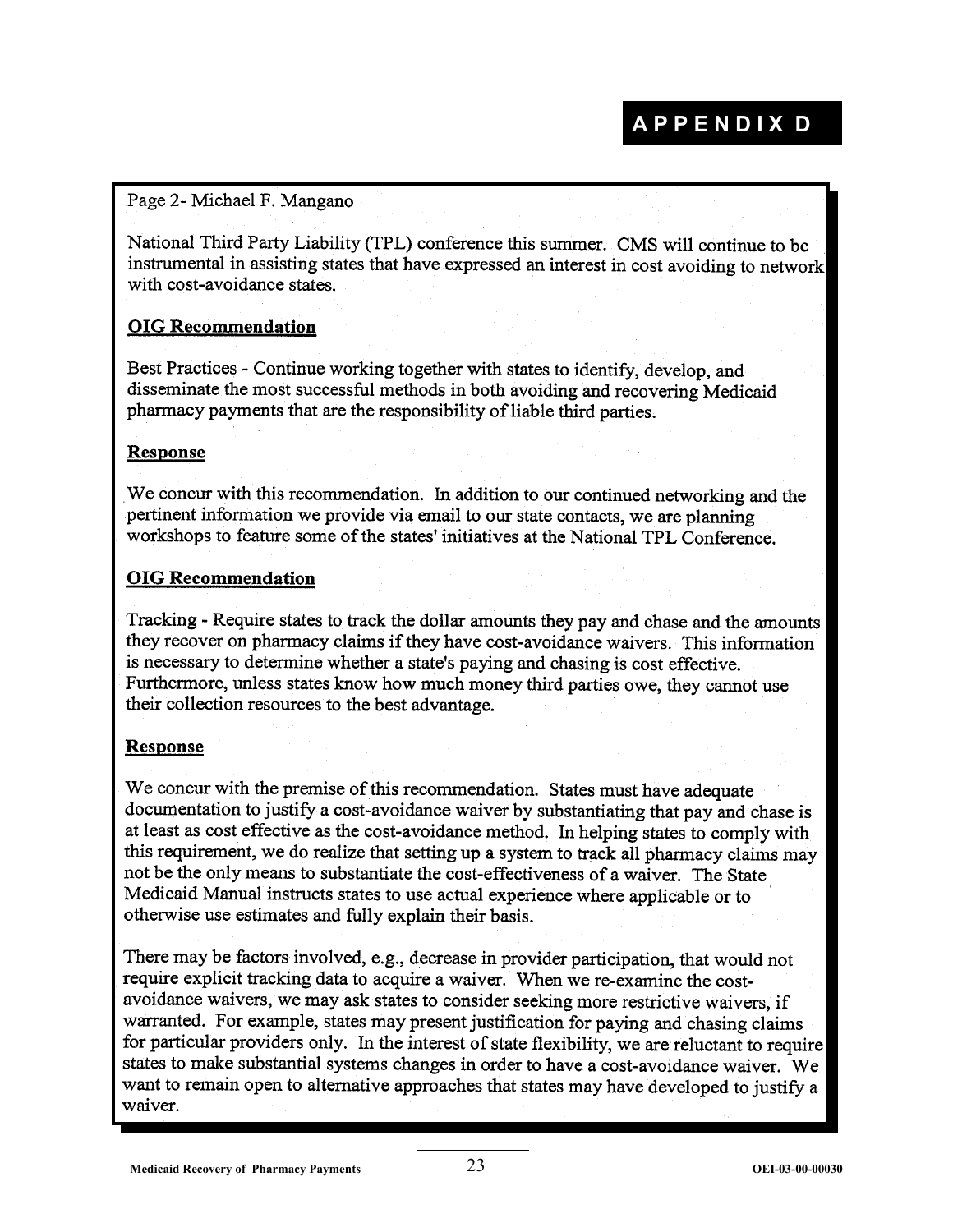#### Page 3- Michael F. Mangano

#### **OIG Recommendation**

Claim format - Clarify for states whether claim standardization requirements under the HIPPA will be applied to pharmacy services in a third party environment. Since implementation of these requirements is at least 2 years away, CMS should continue to assist states in seeking immediate remedies to get their claims processed. The types of roles CMS might play in this regard could be fact finder, technical advisor, or coordinator.

#### **Response**

We concur with this recommendation and remain committed to working with states and third parties to adopt a standard format. Last year, the PCRT worked closely with the National Council for Prescription Drug Programs to develop a standard format that could be used by Medicaid agencies for submitting electronic claims for reimbursement. Several states and contractors are now utilizing this standard format. In addition, CMS will continue to monitor NCPDP's development in regard to the HIPAA format and keep states apprised of the progress.

#### **OIG Recommendation**

Education - Develop strategies, on a national level, to educate third parties about Medicaid and third-party pharmacy issues. In addition, CMS should collaborate with the Department of Labor to develop education targeted specifically to self-insured health plans regulated under the Employee Retirement Income Security Act (ERISA).

#### **Response**

We strongly concur that educating third parties is a key element to improving states' recovery efforts. In fact, this is one of the key reasons we enlisted assistance from the OIG. States were encountering barriers in determining the identification of liable third parties since oftentimes pharmacy cards identify only the pharmacy benefit manager (PBM) or the claims processor. Initially, some PBMs were reluctant to either inform their clients of their legal obligation to process Medicaid claims or identify their clients so states could notify them directly. Through efforts of the PCRT working directly with PBM representatives, CMS did gain access to pertinent information and subsequently issued a letter to hundreds of the clients of one PBM to educate them in regard to Medicaid reimbursement issues. This effort is proving to be successful in that billing information has been coming into CMS and is being provided to states. The letter also included an invitation to the National TPL conference to learn more about the issues. We have also invited the Department of Labor to the conference.